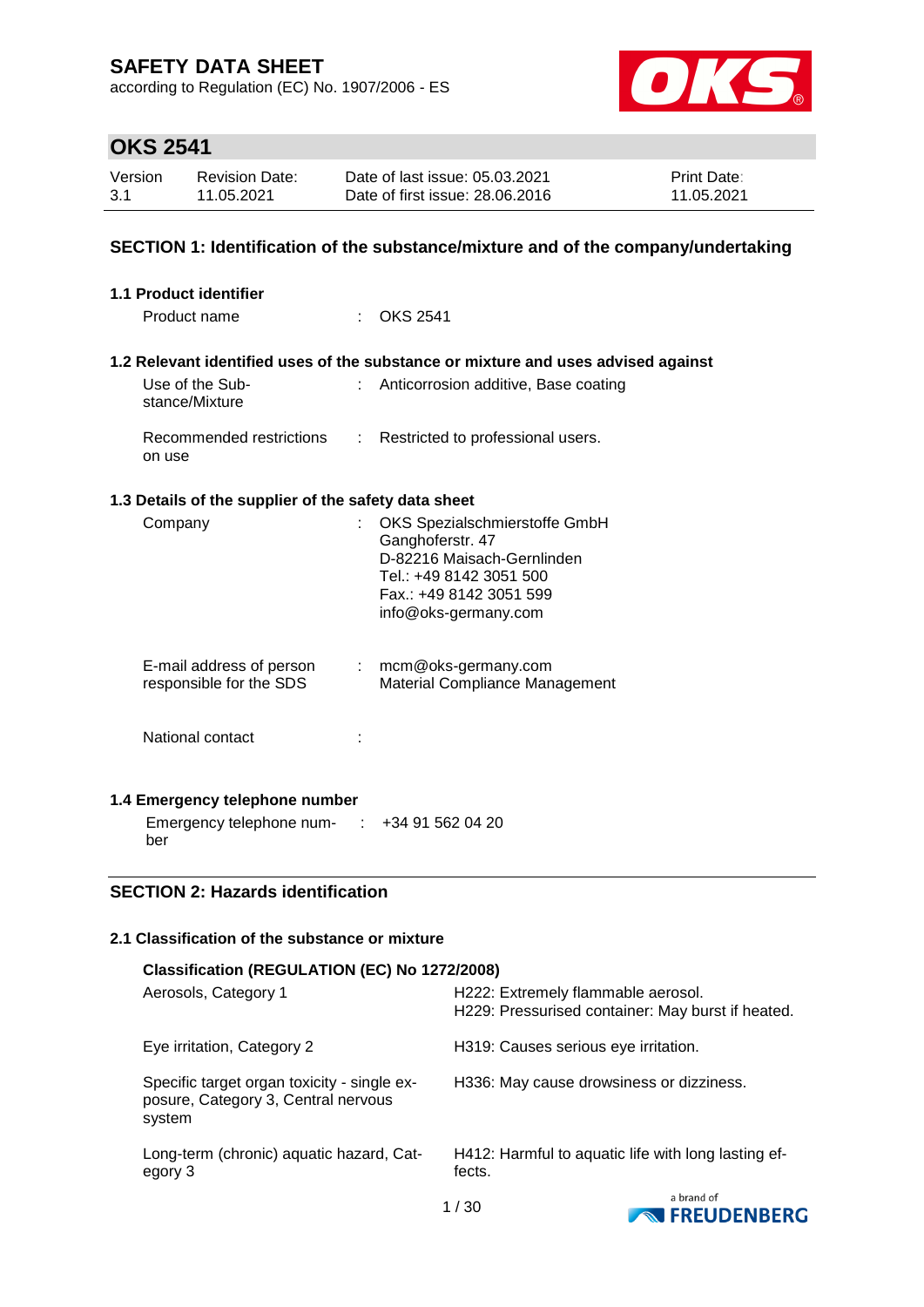according to Regulation (EC) No. 1907/2006 - ES



### **OKS 2541**

| Version | Revision Date: | Date of last issue: 05.03.2021  | <b>Print Date:</b> |
|---------|----------------|---------------------------------|--------------------|
| 3.1     | 11.05.2021     | Date of first issue: 28,06,2016 | 11.05.2021         |

#### **2.2 Label elements**

| Labelling (REGULATION (EC) No 1272/2008)<br>Hazard pictograms |                                                              |                                                                                                                                                                                                                |
|---------------------------------------------------------------|--------------------------------------------------------------|----------------------------------------------------------------------------------------------------------------------------------------------------------------------------------------------------------------|
| Signal word                                                   | Danger                                                       |                                                                                                                                                                                                                |
| <b>Hazard statements</b>                                      | H <sub>222</sub><br>H <sub>229</sub><br>H319<br>H336<br>H412 | Extremely flammable aerosol.<br>Pressurised container: May burst if heated.<br>Causes serious eye irritation.<br>May cause drowsiness or dizziness.<br>Harmful to aquatic life with long lasting ef-<br>fects. |
| Supplemental Hazard<br><b>Statements</b>                      | <b>EUH066</b>                                                | Repeated exposure may cause skin<br>dryness or cracking.                                                                                                                                                       |
| Precautionary statements                                      | <b>Prevention:</b><br>P210                                   | Keep away from heat, hot surfaces, sparks,                                                                                                                                                                     |
|                                                               |                                                              | open flames and other ignition sources. No<br>smoking.                                                                                                                                                         |
|                                                               | P211                                                         | Do not spray on an open flame or other<br>ignition source.                                                                                                                                                     |
|                                                               | P <sub>251</sub><br>P <sub>261</sub>                         | Do not pierce or burn, even after use.<br>Avoid breathing mist.                                                                                                                                                |
|                                                               | Storage:                                                     |                                                                                                                                                                                                                |
|                                                               | P405<br>$P410 + P412$                                        | Store locked up.<br>Protect from sunlight. Do not expose to<br>temperatures exceeding 50 °C/ 122 °F.                                                                                                           |

Hazardous components which must be listed on the label: ethyl acetate

#### **Additional Labelling**

EUH208 Contains nickel. May produce an allergic reaction.

#### **2.3 Other hazards**

This substance/mixture contains no components considered to be either persistent, bioaccumulative and toxic (PBT), or very persistent and very bioaccumulative (vPvB) at levels of 0.1% or higher.

#### **SECTION 3: Composition/information on ingredients**

#### **3.2 Mixtures**

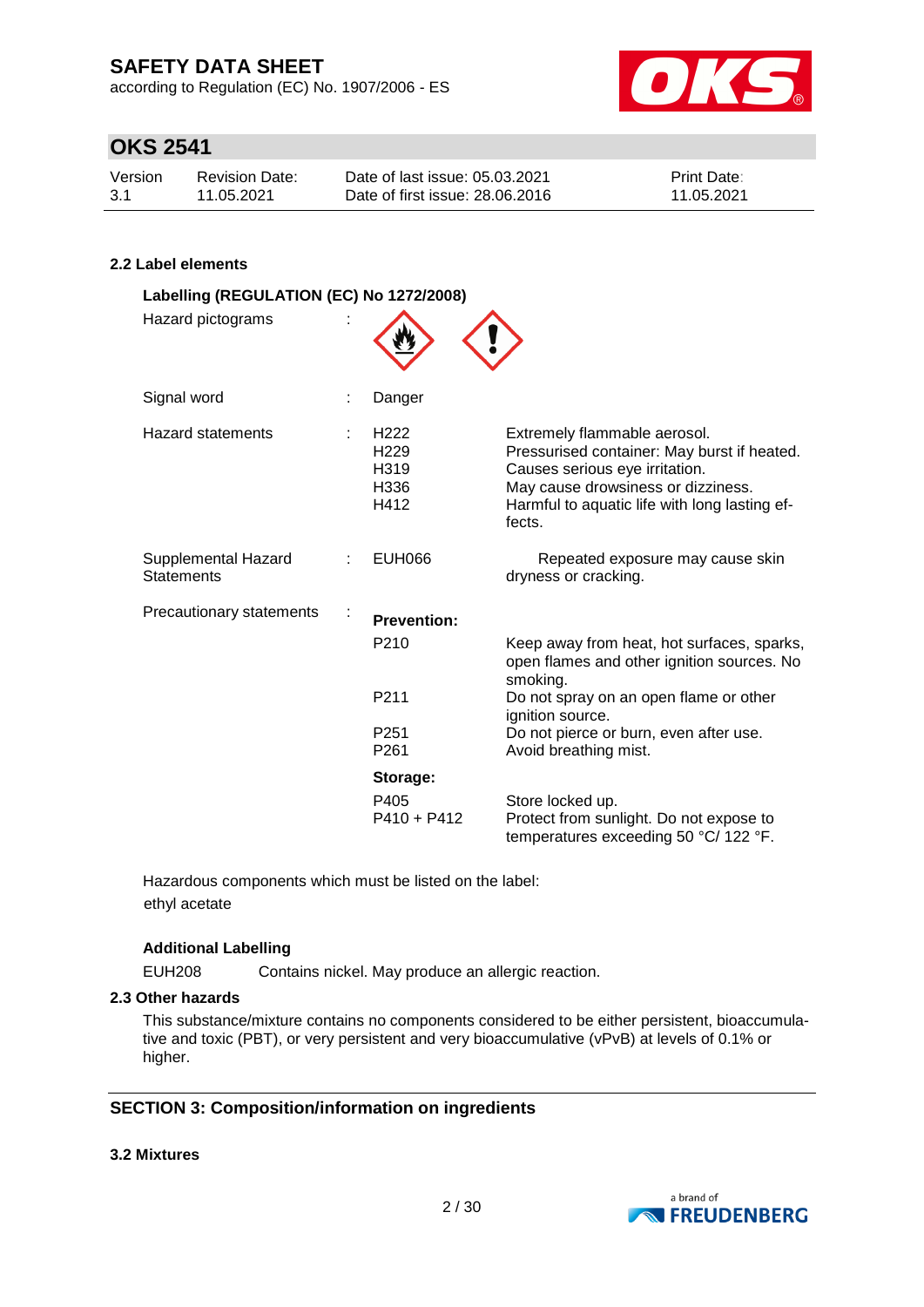according to Regulation (EC) No. 1907/2006 - ES



### **OKS 2541**

| Version | <b>Revision Date:</b> | Date of last issue: 05.03.2021  | <b>Print Date:</b> |
|---------|-----------------------|---------------------------------|--------------------|
| - 3.1   | 11.05.2021            | Date of first issue: 28,06,2016 | 11.05.2021         |

| Chemical nature | Active agent with propellant and solvent.<br>Metal powder |
|-----------------|-----------------------------------------------------------|
|                 |                                                           |

#### **Components**

| Chemical name                                                                                       | CAS-No.<br>EC-No.<br>Index-No.<br>Registration number                       | Classification                                                                                             | Concentration<br>limits<br>M-Factor<br><b>Notes</b> | Concentration<br>(% w/w) |
|-----------------------------------------------------------------------------------------------------|-----------------------------------------------------------------------------|------------------------------------------------------------------------------------------------------------|-----------------------------------------------------|--------------------------|
| ethyl acetate                                                                                       | 141-78-6<br>205-500-4<br>607-022-00-5<br>01-21119475103-46-<br><b>XXXX</b>  | Flam. Liq.2; H225<br>Eye Irrit.2; H319<br>STOT SE3; H336                                                   |                                                     | $>= 20 - 30$             |
| n-butyl acetate                                                                                     | 123-86-4<br>204-658-1<br>607-025-00-1<br>01-2119485493-29-<br><b>XXXX</b>   | Flam. Liq.3; H226<br><b>STOT SE3; H336</b>                                                                 |                                                     | $>= 10 - 20$             |
| acetone                                                                                             | 67-64-1<br>200-662-2<br>606-001-00-8<br>01-2119471330-49-<br><b>XXXX</b>    | Flam. Liq.2; H225<br>Eye Irrit.2; H319<br>STOT SE3; H336                                                   |                                                     | $>= 1 - 10$              |
| Hydrocarbons, C7-C9,<br>n-alkanes, isoalkanes,<br>cyclics                                           | 920-750-0<br>01-2119473851-33-<br><b>XXXX</b>                               | Flam. Liq.2; H225<br>STOT SE3; H336<br>Asp. Tox.1; H304<br>Aquatic Chronic2;<br>H411                       |                                                     | $>= 1 - 2.5$             |
| Naphtha (petroleum),<br>hydrotreated light;<br>Low boiling point hy-<br>drogen treated naph-<br>tha | 64742-49-0<br>926-605-8<br>649-328-00-1<br>01-2119486291-36-<br><b>XXXX</b> | Flam. Liq.2; H225<br>Skin Irrit.2; H315<br>STOT SE3; H336<br>Asp. Tox.1; H304<br>Aquatic Chronic2;<br>H411 |                                                     | $>= 1 - 2.5$             |
| nickel                                                                                              | 7440-02-0<br>231-111-4<br>028-002-00-7                                      | Skin Sens.1; H317<br>Carc.2; H351<br>STOT RE1; H372<br>Aquatic Chronic3;<br>H412                           | **, Note S, Note<br>7                               | $>= 0,25 - 1$            |
| cyclohexane                                                                                         | 110-82-7<br>203-806-2                                                       | Flam. Liq.2; H225<br>Skin Irrit.2; H315<br>STOT SE3; H336                                                  |                                                     | $>= 0.1 - 0.25$          |

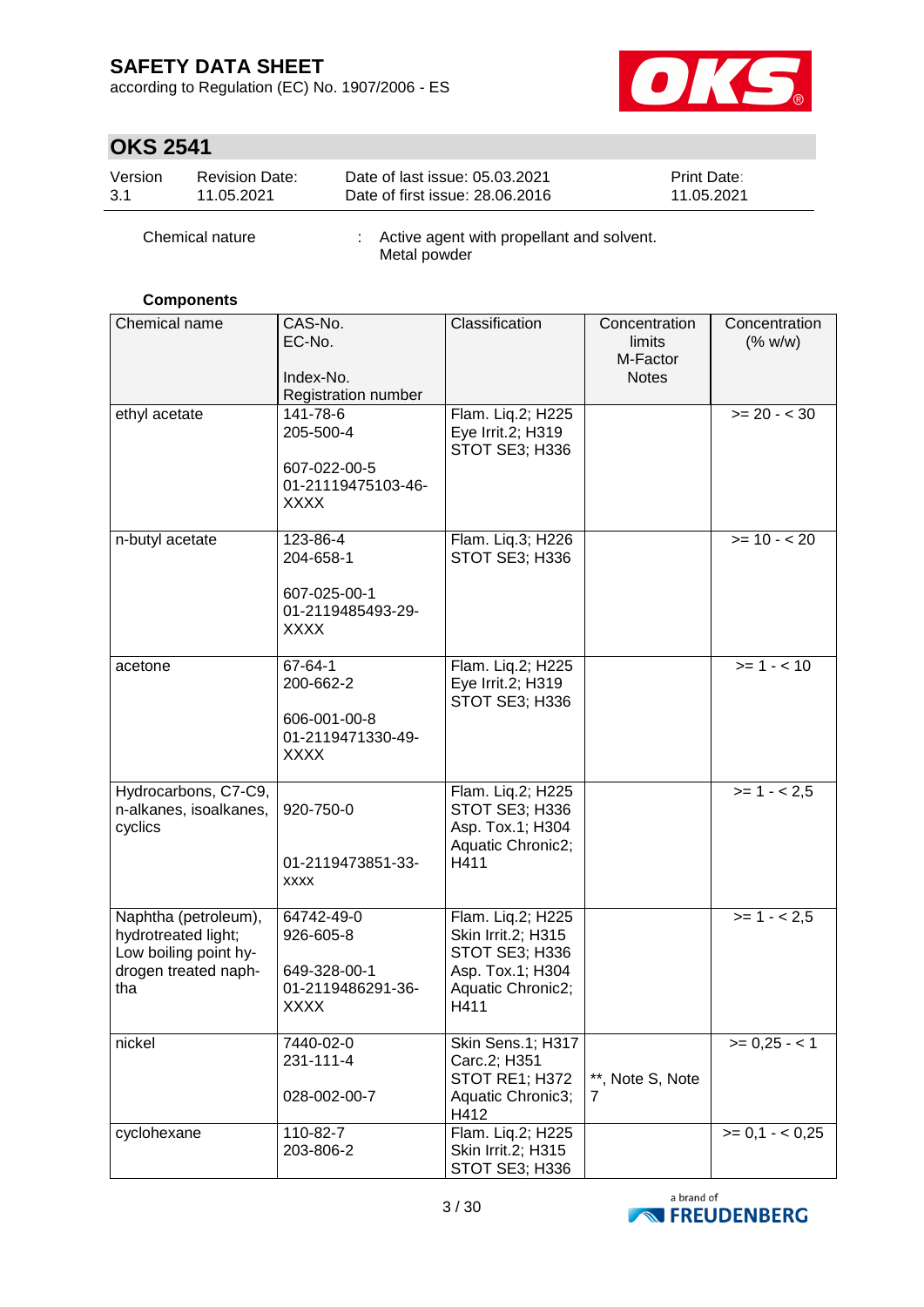according to Regulation (EC) No. 1907/2006 - ES



# **OKS 2541**

| Version<br>3.1 | <b>Revision Date:</b><br>11.05.2021          |                                                      |                   | Date of last issue: 05.03.2021<br>Date of first issue: 28,06,2016                                                                             |                                          | Print Date:<br>11.05.2021 |
|----------------|----------------------------------------------|------------------------------------------------------|-------------------|-----------------------------------------------------------------------------------------------------------------------------------------------|------------------------------------------|---------------------------|
|                |                                              | 601-017-00-1                                         |                   | Asp. Tox.1; H304<br>Aquatic Acute1;<br>H400<br>Aquatic Chronic1;<br>H410                                                                      |                                          |                           |
| n-hexane       |                                              | 110-54-3<br>203-777-6<br>601-037-00-0<br><b>XXXX</b> | 01-2119480412-44- | Flam. Liq.2; H225<br>Skin Irrit.2; H315<br>Repr.2; H361f<br>STOT SE3; H336<br>STOT RE2; H373<br>Asp. Tox.1; H304<br>Aquatic Chronic2;<br>H411 | $>= 5 \%$<br>STOT RE2,<br>H373<br>** *** | $>= 0.1 - 0.25$           |
|                | Substances with a workplace exposure limit : |                                                      |                   |                                                                                                                                               |                                          |                           |
| dimethyl ether |                                              | 115-10-6<br>204-065-8<br>603-019-00-8<br><b>XXXX</b> | 01-2119472128-37- | Flam. Gas1A;<br>H <sub>220</sub><br>Press. GasLique-<br>fied gas; H280                                                                        | Note U (table<br>3.1)                    | $>= 30 - 50$              |

For explanation of abbreviations see section 16.

### **SECTION 4: First aid measures**

#### **4.1 Description of first aid measures**

| If inhaled              | Call a physician or poison control centre immediately.<br>Remove person to fresh air. If signs/symptoms continue, get<br>medical attention.<br>Keep patient warm and at rest.<br>If unconscious, place in recovery position and seek medical<br>advice.<br>Keep respiratory tract clear.<br>If breathing is irregular or stopped, administer artificial respira-<br>tion. |
|-------------------------|---------------------------------------------------------------------------------------------------------------------------------------------------------------------------------------------------------------------------------------------------------------------------------------------------------------------------------------------------------------------------|
| In case of skin contact | : Take off all contaminated clothing immediately.<br>Wash off immediately with soap and plenty of water while<br>removing all contaminated clothes and shoes.<br>Get medical attention immediately if irritation develops and<br>persists.<br>Wash clothing before reuse.<br>Thoroughly clean shoes before reuse.                                                         |
| In case of eye contact  | : Rinse immediately with plenty of water, also under the eyelids,<br>for at least 10 minutes.<br>Seek medical advice.                                                                                                                                                                                                                                                     |
| If swallowed            | Move the victim to fresh air.<br>If accidentally swallowed obtain immediate medical attention.                                                                                                                                                                                                                                                                            |

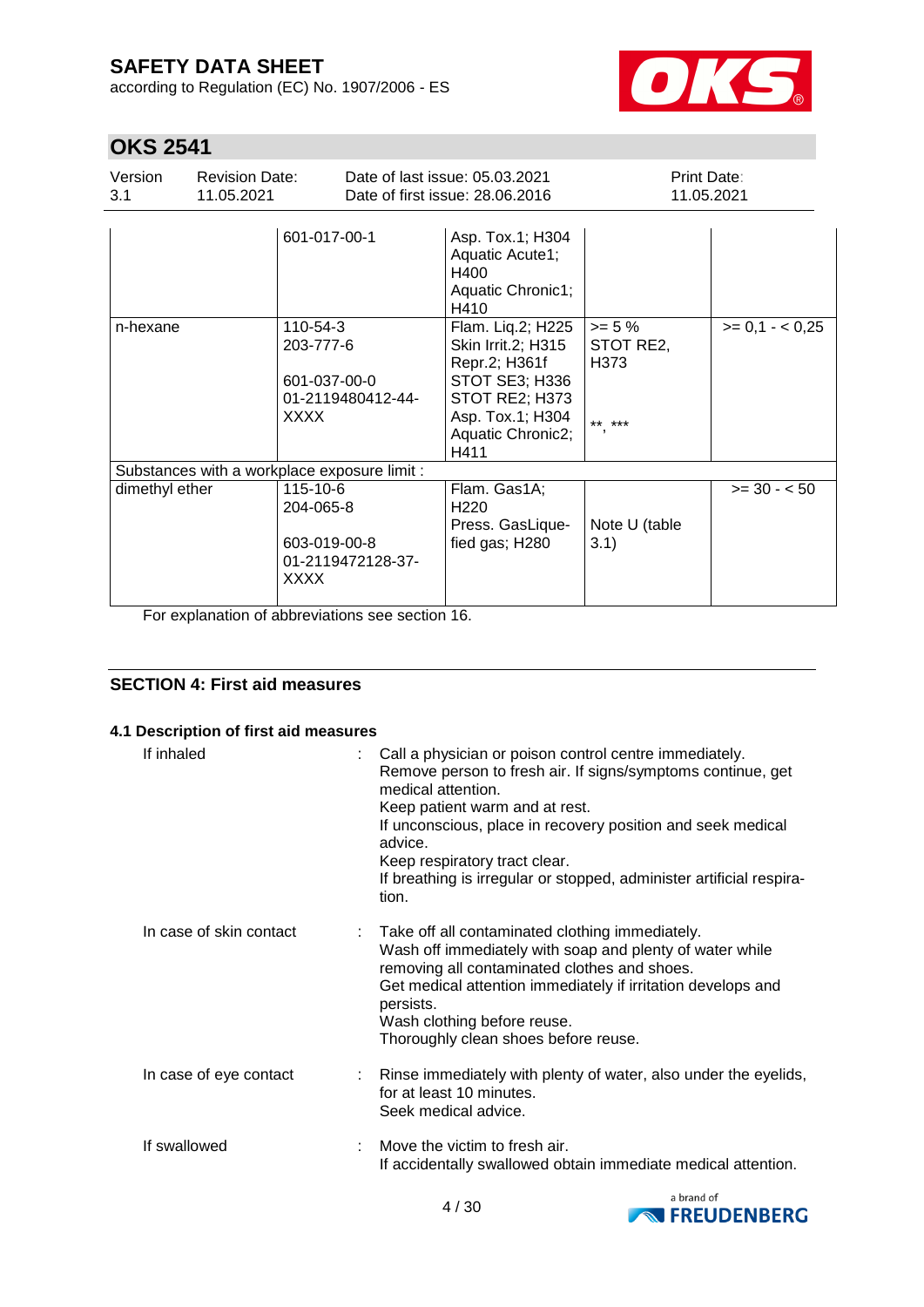according to Regulation (EC) No. 1907/2006 - ES



# **OKS 2541**

| Version<br>3.1 | <b>Revision Date:</b><br>11.05.2021 | Date of last issue: 05.03.2021<br>Date of first issue: 28.06.2016                                                                                                                                                                           | Print Date:<br>11.05.2021 |
|----------------|-------------------------------------|---------------------------------------------------------------------------------------------------------------------------------------------------------------------------------------------------------------------------------------------|---------------------------|
|                |                                     | Keep respiratory tract clear.<br>Do NOT induce vomiting.<br>Rinse mouth with water.                                                                                                                                                         |                           |
|                |                                     | 4.2 Most important symptoms and effects, both acute and delayed                                                                                                                                                                             |                           |
|                | Symptoms                            | Inhalation may provoke the following symptoms:<br>Unconsciousness<br><b>Dizziness</b><br><b>Drowsiness</b><br>Headache<br>Nausea<br><b>Tiredness</b><br>Skin contact may provoke the following symptoms:<br>Erythema<br>Allergic appearance |                           |
| <b>Risks</b>   |                                     | Central nervous system depression<br>Can be absorbed through skin.<br>May cause an allergic skin reaction.                                                                                                                                  |                           |
|                |                                     | 4.3 Indication of any immediate medical attention and special treatment needed                                                                                                                                                              |                           |
|                | Treatment                           | The first aid procedure should be established in consultation                                                                                                                                                                               |                           |

| Treatment | : The first aid procedure should be established in consultation<br>with the doctor responsible for industrial medicine. |
|-----------|-------------------------------------------------------------------------------------------------------------------------|
|           | Treat symptomatically.                                                                                                  |

#### **SECTION 5: Firefighting measures**

| 5.1 Extinguishing media<br>Suitable extinguishing media : ABC powder |                                                                                                                                                                                                       |
|----------------------------------------------------------------------|-------------------------------------------------------------------------------------------------------------------------------------------------------------------------------------------------------|
| Unsuitable extinguishing<br>media                                    | : High volume water jet                                                                                                                                                                               |
| 5.2 Special hazards arising from the substance or mixture            |                                                                                                                                                                                                       |
| Specific hazards during fire- : Fire Hazard<br>fighting              | Do not let product enter drains.<br>Contains gas under pressure; may explode if heated.<br>Beware of vapours accumulating to form explosive concentra-<br>tions. Vapours can accumulate in low areas. |
| Hazardous combustion prod- : Carbon oxides<br>ucts                   |                                                                                                                                                                                                       |
| 5.3 Advice for firefighters                                          |                                                                                                                                                                                                       |

Special protective equipment : for firefighters : In the event of fire, wear self-contained breathing apparatus. Use personal protective equipment. Exposure to decomposition products may be a hazard to health.

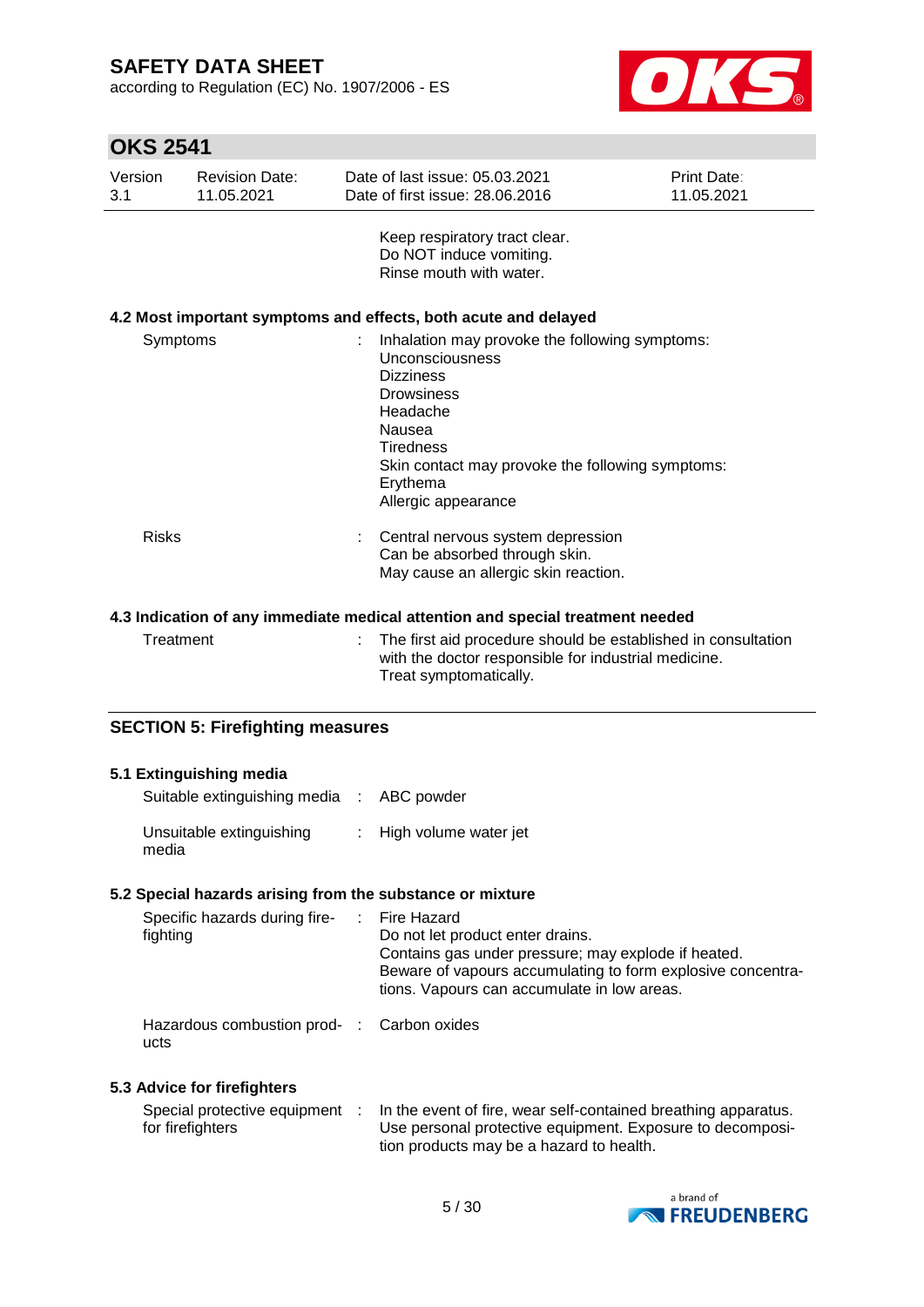according to Regulation (EC) No. 1907/2006 - ES



# **OKS 2541**

| Version | <b>Revision Date:</b> | Date of last issue: 05.03.2021                                                                                                                                                             | Print Date: |
|---------|-----------------------|--------------------------------------------------------------------------------------------------------------------------------------------------------------------------------------------|-------------|
| 3.1     | 11.05.2021            | Date of first issue: 28,06,2016                                                                                                                                                            | 11.05.2021  |
|         | Further information   | Standard procedure for chemical fires.<br>Collect contaminated fire extinguishing water separately. This<br>must not be discharged into drains.<br>Cool containers/tanks with water spray. |             |

#### **SECTION 6: Accidental release measures**

|                                                          | 6.1 Personal precautions, protective equipment and emergency procedures                                                                                                                                                                                                                                                                                        |
|----------------------------------------------------------|----------------------------------------------------------------------------------------------------------------------------------------------------------------------------------------------------------------------------------------------------------------------------------------------------------------------------------------------------------------|
| Personal precautions                                     | : Evacuate personnel to safe areas.<br>Ensure adequate ventilation.<br>Remove all sources of ignition.<br>Do not breathe vapours or spray mist.<br>Do not breathe dust/ fume/ gas/ mist/ vapours/ spray.<br>Refer to protective measures listed in sections 7 and 8.<br>Only qualified personnel equipped with suitable protective<br>equipment may intervene. |
| <b>6.2 Environmental precautions</b>                     |                                                                                                                                                                                                                                                                                                                                                                |
| Environmental precautions                                | Do not allow contact with soil, surface or ground water.<br>Prevent further leakage or spillage if safe to do so.<br>If the product contaminates rivers and lakes or drains inform<br>respective authorities.                                                                                                                                                  |
| 6.3 Methods and material for containment and cleaning up |                                                                                                                                                                                                                                                                                                                                                                |
| Methods for cleaning up                                  | Contain spillage, and then collect with non-combustible ab-<br>sorbent material, (e.g. sand, earth, diatomaceous earth, ver-<br>miculite) and place in container for disposal according to local<br>/ national regulations (see section 13).<br>Keep in suitable, closed containers for disposal.<br>Non-sparking tools should be used.                        |

#### **6.4 Reference to other sections**

For personal protection see section 8.

#### **SECTION 7: Handling and storage**

#### **7.1 Precautions for safe handling**

| In case of insufficient ventilation, wear suitable respiratory<br>equipment.<br>Avoid exposure - obtain special instructions before use.<br>Avoid contact with skin and eyes.<br>For personal protection see section 8.<br>Keep away from fire, sparks and heated surfaces.<br>Persons with a history of skin sensitisation problems or asth- |  |
|-----------------------------------------------------------------------------------------------------------------------------------------------------------------------------------------------------------------------------------------------------------------------------------------------------------------------------------------------|--|
|-----------------------------------------------------------------------------------------------------------------------------------------------------------------------------------------------------------------------------------------------------------------------------------------------------------------------------------------------|--|

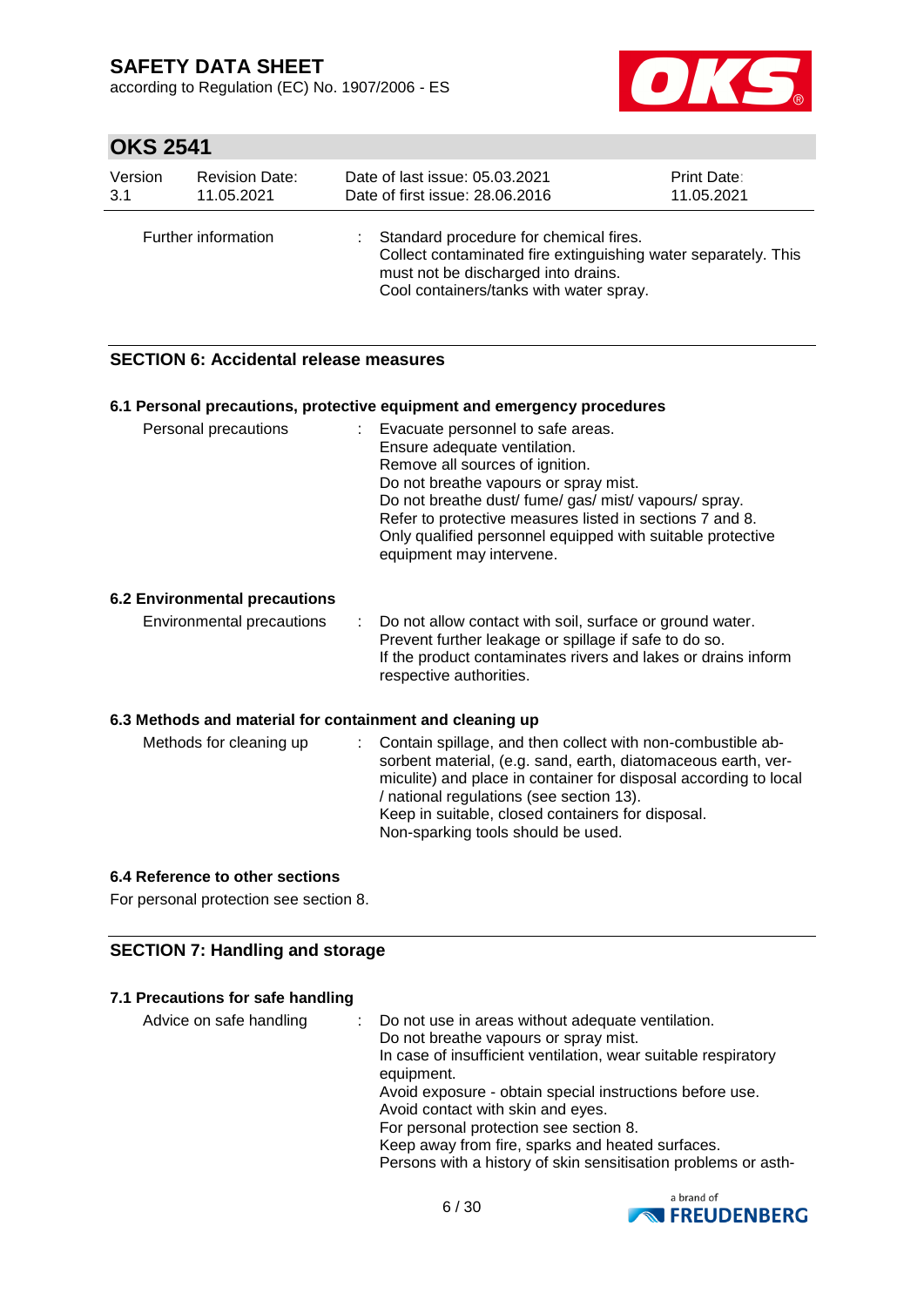according to Regulation (EC) No. 1907/2006 - ES



# **OKS 2541**

| Version<br>3.1 | <b>Revision Date:</b><br>11.05.2021              | Date of last issue: 05.03.2021<br>Date of first issue: 28.06.2016                                                                                                                                                                         | Print Date:<br>11.05.2021                                                                                                                                                                                                                                                                                                                                                                                                                                  |
|----------------|--------------------------------------------------|-------------------------------------------------------------------------------------------------------------------------------------------------------------------------------------------------------------------------------------------|------------------------------------------------------------------------------------------------------------------------------------------------------------------------------------------------------------------------------------------------------------------------------------------------------------------------------------------------------------------------------------------------------------------------------------------------------------|
|                |                                                  | used.<br>plication area.<br>handling the product.<br>Do not get in eyes or mouth or on skin.<br>Do not get on skin or clothing.<br>Do not ingest.<br>Do not use sparking tools.<br>may still contain product residues.<br>even after use. | ma, allergies, chronic or recurrent respiratory disease should<br>not be employed in any process in which this mixture is being<br>Smoking, eating and drinking should be prohibited in the ap-<br>Wash hands and face before breaks and immediately after<br>These safety instructions also apply to empty packaging which<br>Pressurized container: protect from sunlight and do not ex-<br>pose to temperatures exceeding 50 °C. Do not pierce or burn, |
|                | Hygiene measures                                 | handling.                                                                                                                                                                                                                                 | Wash face, hands and any exposed skin thoroughly after                                                                                                                                                                                                                                                                                                                                                                                                     |
|                |                                                  | 7.2 Conditions for safe storage, including any incompatibilities                                                                                                                                                                          |                                                                                                                                                                                                                                                                                                                                                                                                                                                            |
|                | Requirements for storage<br>areas and containers | ÷.<br>tional regulations.                                                                                                                                                                                                                 | BEWARE: Aerosol is pressurized. Keep away from direct sun<br>exposure and temperatures over 50 °C. Do not open by force<br>or throw into fire even after use. Do not spray on flames or<br>red-hot objects. Store in accordance with the particular na-                                                                                                                                                                                                    |
|                | 7.3 Specific end use(s)                          |                                                                                                                                                                                                                                           |                                                                                                                                                                                                                                                                                                                                                                                                                                                            |
|                | Specific use(s)                                  | Specific instructions for handling, not required.                                                                                                                                                                                         |                                                                                                                                                                                                                                                                                                                                                                                                                                                            |

### **SECTION 8: Exposure controls/personal protection**

#### **8.1 Control parameters**

#### **Occupational Exposure Limits**

| Components          | CAS-No.    | Value type (Form<br>of exposure) | Control parameters | <b>Basis</b>       |
|---------------------|------------|----------------------------------|--------------------|--------------------|
| dimethyl ether      | 115-10-6   | <b>TWA</b>                       | 1.000 ppm          | 2000/39/EC         |
|                     |            |                                  | 1.920 mg/m3        | $(2000-06-16)$     |
| Further information | Indicative |                                  |                    |                    |
|                     |            | <b>VLA-ED</b>                    | 1.000 ppm          | <b>ES VLA</b>      |
|                     |            |                                  | 1.920 mg/m3        | $(2012 - 01 - 01)$ |
| ethyl acetate       | 141-78-6   | <b>VLA-ED</b>                    | 200 ppm            | <b>ES VLA</b>      |
|                     |            |                                  | 734 mg/m3          | $(2018-02-19)$     |
|                     |            | <b>STEL</b>                      | 400 ppm            | 2017/164/EU        |
|                     |            |                                  | 1.468 mg/m3        | (2017-02-01)       |
| Further information | Indicative |                                  |                    |                    |
|                     |            | <b>TWA</b>                       | 200 ppm            | 2017/164/EU        |

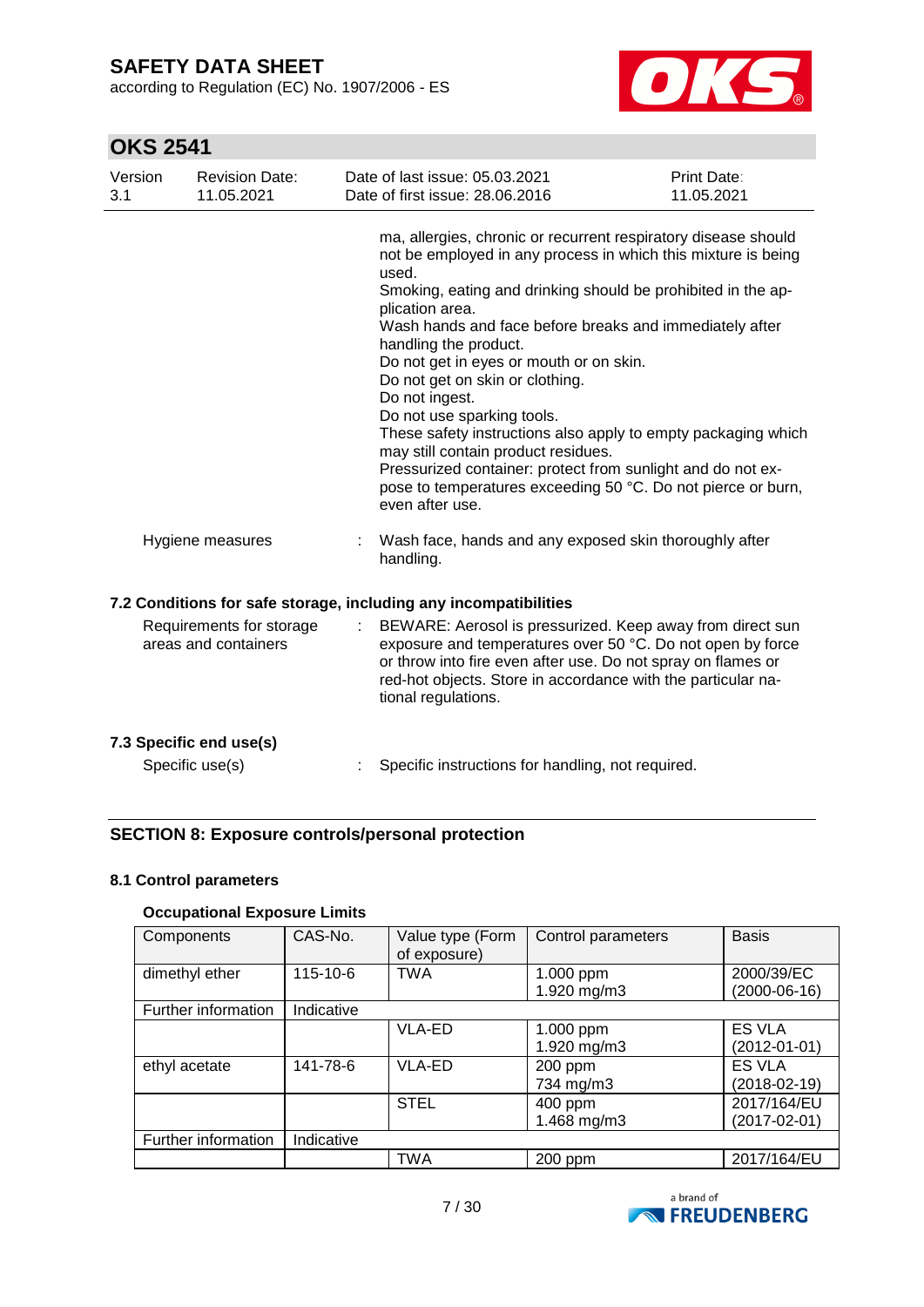according to Regulation (EC) No. 1907/2006 - ES



### **OKS 2541**

| Version | <b>Revision Date:</b> | Date of last issue: 05.03.2021  | <b>Print Date:</b> |
|---------|-----------------------|---------------------------------|--------------------|
| 3.1     | 11.05.2021            | Date of first issue: 28.06.2016 | 11.05.2021         |
|         |                       |                                 |                    |

|                     |                  |               | 734 mg/m3   | $(2017 - 02 - 01)$ |
|---------------------|------------------|---------------|-------------|--------------------|
| Further information | Indicative       |               |             |                    |
|                     |                  | <b>VLA-EC</b> | 400 ppm     | <b>ES VLA</b>      |
|                     |                  |               | 1.468 mg/m3 | $(2018 - 02 - 19)$ |
| n-butyl acetate     | 123-86-4         | <b>VLA-ED</b> | 150 ppm     | <b>ES VLA</b>      |
|                     |                  |               | 724 mg/m3   | $(2011 - 03 - 03)$ |
|                     |                  | <b>VLA-EC</b> | 200 ppm     | <b>ES VLA</b>      |
|                     |                  |               | 965 mg/m3   | $(2011 - 03 - 03)$ |
| acetone             | 67-64-1          | <b>TWA</b>    | 500 ppm     | 2000/39/EC         |
|                     |                  |               | 1.210 mg/m3 | $(2000-06-16)$     |
| Further information | Indicative       |               |             |                    |
|                     |                  | <b>VLA-ED</b> | 500 ppm     | <b>ES VLA</b>      |
|                     |                  |               | 1.210 mg/m3 | $(2011 - 03 - 03)$ |
| nickel              | 7440-02-0        | <b>VLA-ED</b> | 1 $mg/m3$   | <b>ES VLA</b>      |
|                     |                  |               |             | $(2011 - 03 - 03)$ |
| Further information | Sensitizer agent |               |             |                    |
| cyclohexane         | 110-82-7         | <b>TWA</b>    | 200 ppm     | 2006/15/EC         |
|                     |                  |               | 700 mg/m3   | (2006-02-09)       |
| Further information | Indicative       |               |             |                    |
|                     |                  | VLA-ED        | 200 ppm     | <b>ES VLA</b>      |
|                     |                  |               | 700 mg/m3   | $(2011 - 03 - 03)$ |
| n-hexane            | 110-54-3         | <b>TWA</b>    | 20 ppm      | 2006/15/EC         |
|                     |                  |               | 72 mg/m3    | $(2006 - 02 - 09)$ |
| Further information | Indicative       |               |             |                    |
|                     |                  | <b>VLA-ED</b> | 20 ppm      | <b>ES VLA</b>      |
|                     |                  |               | 72 mg/m3    | $(2011 - 03 - 03)$ |

#### **Biological occupational exposure limits**

| Substance name | CAS-No.  | Control parameters | Sampling time     | <b>Basis</b>   |
|----------------|----------|--------------------|-------------------|----------------|
| acetone        | 67-64-1  | Acetone: 50 mg/l   | End of workday    | ES VLB         |
|                |          | (Urine)            |                   | $(2011-03-$    |
|                |          |                    |                   | 03)            |
| n-hexane       | 110-54-3 | 2,5-hexanedione:   | At the end of the | ES VLB         |
|                |          | $0,2$ mg/l         | work week         | $(2014 - 01 -$ |
|                |          | (Urine)            |                   | 01             |

#### **Derived No Effect Level (DNEL) according to Regulation (EC) No. 1907/2006:**

| Substance name  | End Use | Exposure routes | Potential health ef-<br>fects | Value       |
|-----------------|---------|-----------------|-------------------------------|-------------|
| dimethyl ether  | Workers | Inhalation      | Long-term exposure            | 1894 mg/m3  |
| n-butyl acetate | Workers | Inhalation      | Long-term systemic<br>effects | 300 mg/m3   |
|                 | Workers | Inhalation      | Acute systemic ef-<br>fects   | 600 mg/m3   |
|                 | Workers | Dermal          | Long-term local ef-<br>fects  | 11 $mg/cm2$ |
| n-hexane        | Workers | Inhalation      | Long-term systemic<br>effects | 75 mg/m3    |
|                 | Workers | Skin contact    | Long-term systemic<br>effects | 11 $mg/kg$  |

**Predicted No Effect Concentration (PNEC) according to Regulation (EC) No. 1907/2006:**

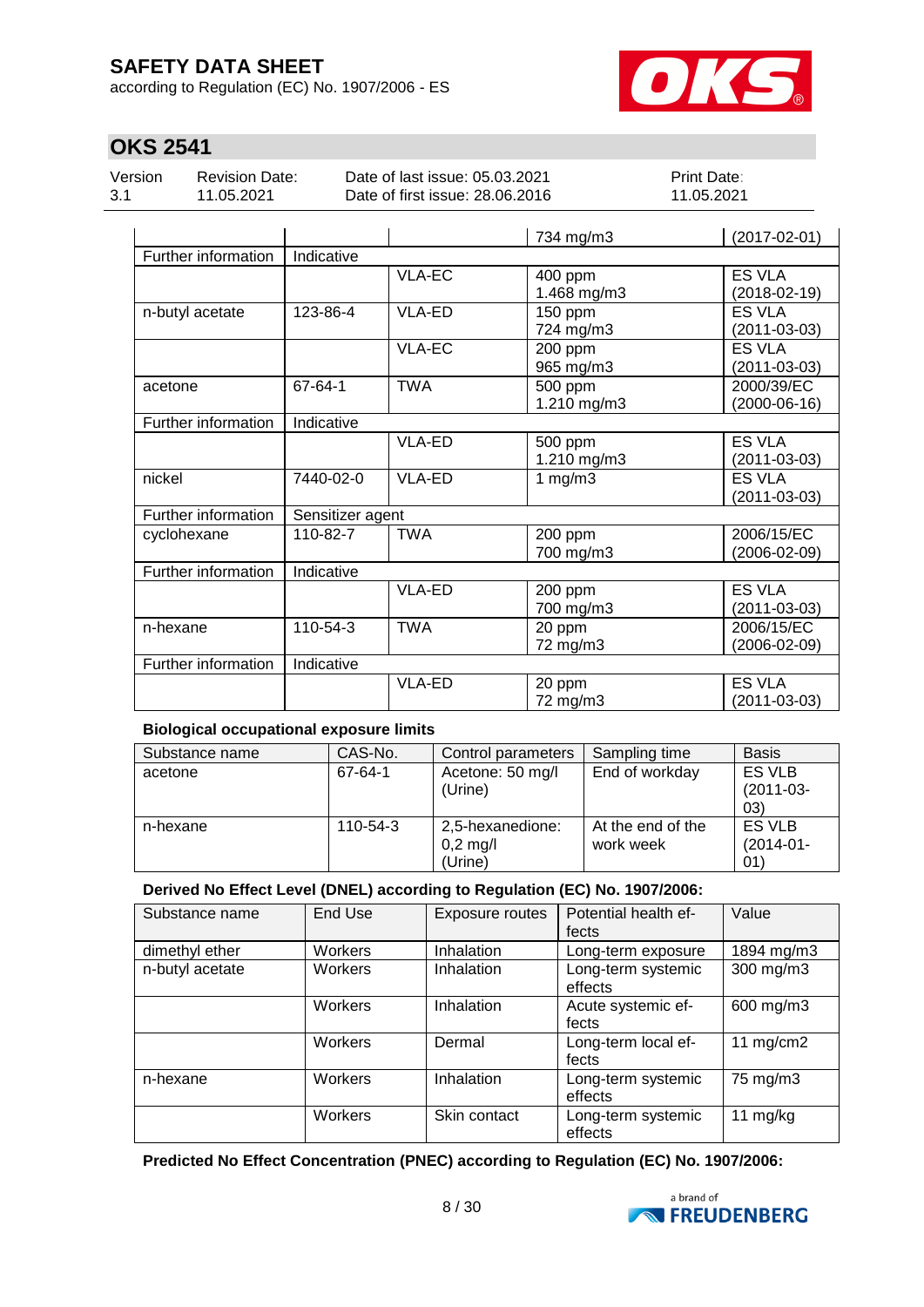according to Regulation (EC) No. 1907/2006 - ES



### **OKS 2541**

| Version | <b>Revision Date:</b> | Date of last issue: 05.03.2021  | <b>Print Date:</b> |
|---------|-----------------------|---------------------------------|--------------------|
| -3.1    | 11.05.2021            | Date of first issue: 28,06,2016 | 11.05.2021         |

| Substance name  | <b>Environmental Compartment</b>                          | Value         |
|-----------------|-----------------------------------------------------------|---------------|
| dimethyl ether  | Fresh water                                               | $0,155$ mg/l  |
|                 | Marine water                                              | $0,016$ mg/l  |
|                 | Sewage treatment plant                                    | 160 mg/l      |
|                 | Fresh water sediment                                      | 0,681 mg/kg   |
|                 | Marine sediment                                           | 0,069 mg/kg   |
|                 | Soil                                                      | $0,045$ mg/kg |
| n-butyl acetate | Fresh water                                               | $0,18$ mg/l   |
|                 | Marine water                                              | $0,018$ mg/l  |
|                 | Microbiological Activity in Sewage Treat-<br>ment Systems | 35,6 mg/l     |
|                 | Fresh water sediment                                      | 0,981 mg/kg   |
|                 | Marine sediment                                           | 0,0981 mg/kg  |
|                 | Soil                                                      | $0,09$ mg/kg  |

#### **8.2 Exposure controls**

#### **Engineering measures**

Use only in an area equipped with explosion proof exhaust ventilation. Handle only in a place equipped with local exhaust (or other appropriate exhaust).

| Personal protective equipment                                         |                                                                                                                                                                                                                                                                                                                                             |
|-----------------------------------------------------------------------|---------------------------------------------------------------------------------------------------------------------------------------------------------------------------------------------------------------------------------------------------------------------------------------------------------------------------------------------|
| Eye protection                                                        | Safety glasses with side-shields                                                                                                                                                                                                                                                                                                            |
| Hand protection<br>Material<br>Break through time<br>Protective index | Nitrile rubber<br>$> 10$ min<br>Class 1                                                                                                                                                                                                                                                                                                     |
| <b>Remarks</b>                                                        | Wear protective gloves. The break through time depends<br>amongst other things on the material, the thickness and the<br>type of glove and therefore has to be measured for each<br>case.<br>The selected protective gloves have to satisfy the specifica-<br>tions of Regulation (EU) 2016/425 and the standard EN 374<br>derived from it. |
| Respiratory protection                                                | Use respiratory protection unless adequate local exhaust<br>ventilation is provided or exposure assessment demonstrates<br>that exposures are within recommended exposure guidelines.                                                                                                                                                       |
| Filter type                                                           | Recommended Filter type:                                                                                                                                                                                                                                                                                                                    |
|                                                                       | Organic gas and low boiling vapour type (AX)                                                                                                                                                                                                                                                                                                |
| Protective measures                                                   | The type of protective equipment must be selected according<br>to the concentration and amount of the dangerous substance<br>at the specific workplace.<br>Choose body protection in relation to its type, to the concen-<br>tration and amount of dangerous substances, and to the spe-<br>cific work-place.                               |

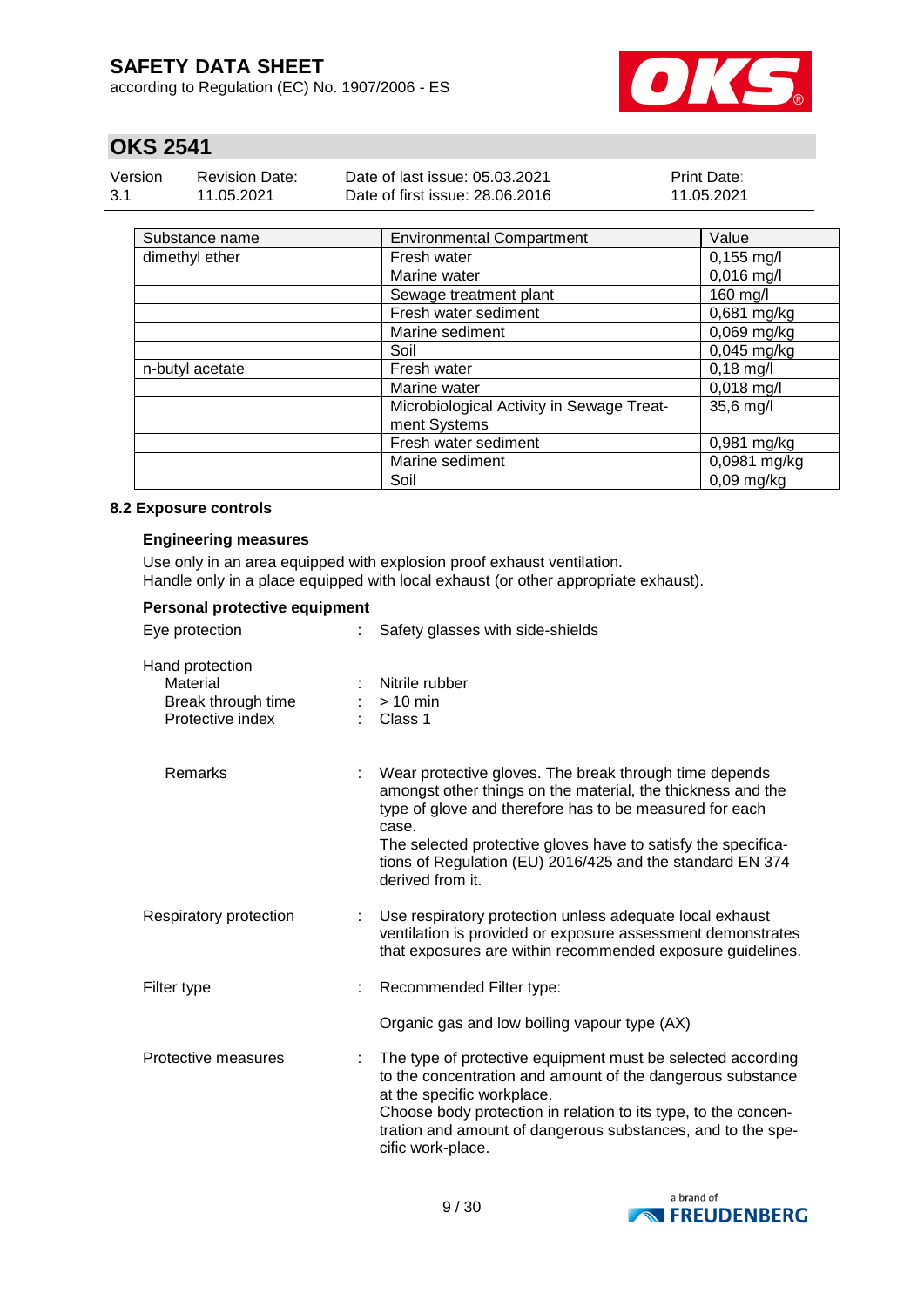according to Regulation (EC) No. 1907/2006 - ES



### **OKS 2541**

| Version | <b>Revision Date:</b> | Date of last issue: 05.03.2021  | <b>Print Date:</b> |
|---------|-----------------------|---------------------------------|--------------------|
| -3.1    | 11.05.2021            | Date of first issue: 28,06,2016 | 11.05.2021         |

#### **SECTION 9: Physical and chemical properties**

# **9.1 Information on basic physical and chemical properties** Appearance : aerosol Colour : silver Odour : characteristic Odour Threshold : No data available pH : substance/mixture is non-soluble (in water) Melting point/range : No data available Boiling point/boiling range : Not applicable Flash point : -41,00 °C Method: Abel-Pensky, closed cup Evaporation rate : No data available Flammability (solid, gas) : Extremely flammable aerosol. Upper explosion limit / Upper flammability limit :  $18,6 \%$  (V) Lower explosion limit / Lower : flammability limit 1,5 %(V) Vapour pressure : 5.900 hPa (20 °C) Relative vapour density : No data available Density : 0,78 g/cm3  $(20 °C)$ Bulk density **in the case of the case of the Bulk** No data available Solubility(ies) Water solubility **:** partly soluble Solubility in other solvents : No data available Partition coefficient: noctanol/water : No data available Auto-ignition temperature : 235 °C

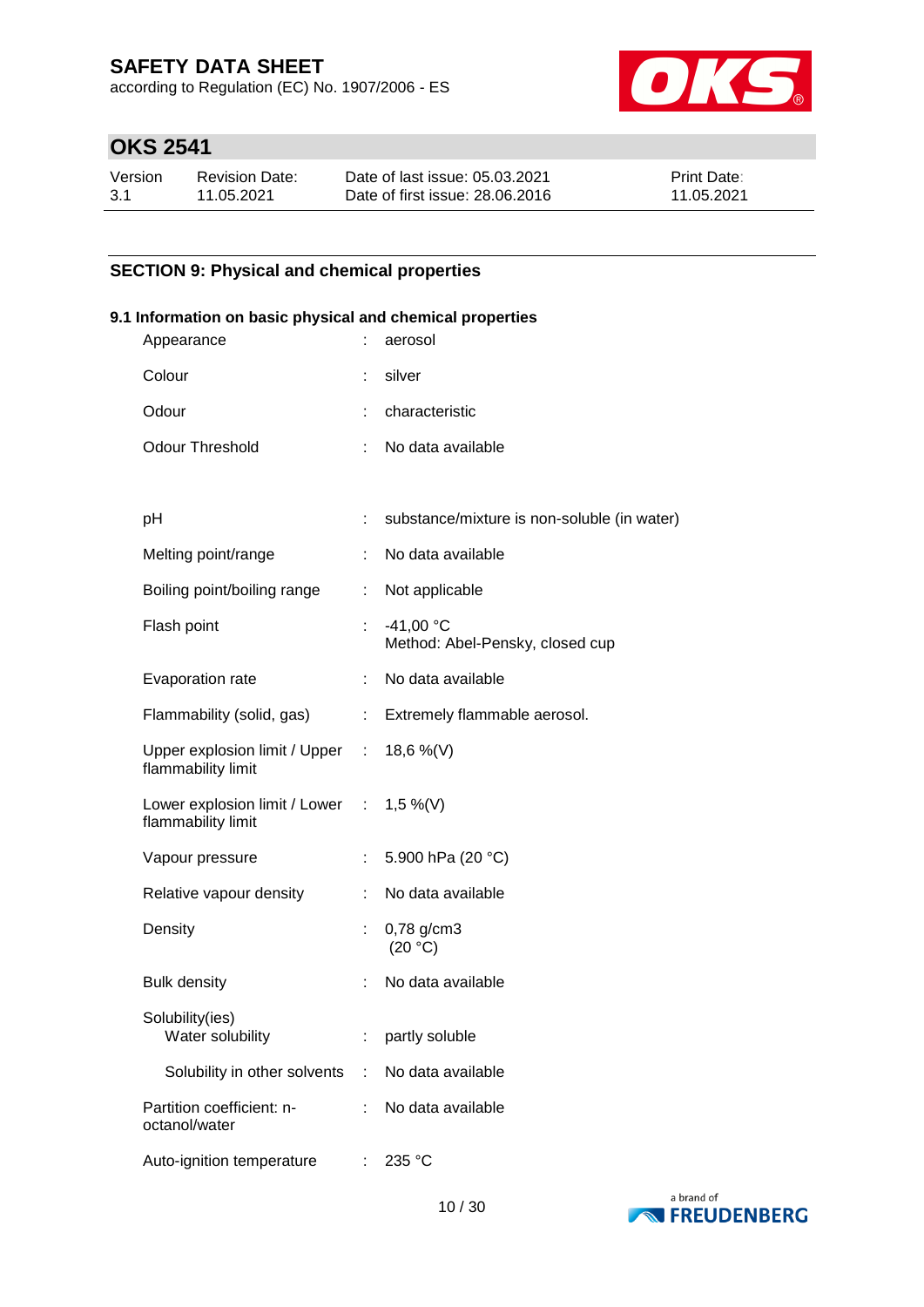according to Regulation (EC) No. 1907/2006 - ES



### **OKS 2541**

| Version<br>3.1 | <b>Revision Date:</b><br>11.05.2021 |                | Date of last issue: 05.03.2021<br>Date of first issue: 28.06.2016 | Print Date:<br>11.05.2021 |
|----------------|-------------------------------------|----------------|-------------------------------------------------------------------|---------------------------|
|                |                                     |                |                                                                   |                           |
|                | Decomposition temperature           | $\mathbb{R}^n$ | No data available                                                 |                           |
|                | Viscosity<br>Viscosity, dynamic     | ÷              | No data available                                                 |                           |
|                | Viscosity, kinematic                | ÷              | No data available                                                 |                           |
|                | <b>Explosive properties</b>         | ÷              | Not explosive                                                     |                           |
|                | Oxidizing properties                |                | No data available                                                 |                           |
|                | 9.2 Other information               |                |                                                                   |                           |
|                | Sublimation point                   |                | No data available                                                 |                           |
|                | Metal corrosion rate                |                | Not corrosive to metals                                           |                           |
|                | Self-ignition                       | ÷              | not auto-flammable                                                |                           |
|                |                                     |                |                                                                   |                           |

#### **SECTION 10: Stability and reactivity**

#### **10.1 Reactivity**

No hazards to be specially mentioned.

#### **10.2 Chemical stability**

Stable under normal conditions.

### **10.3 Possibility of hazardous reactions** Hazardous reactions : No dangerous reaction known under conditions of normal use.

#### **10.4 Conditions to avoid**

Conditions to avoid : Heat, flames and sparks.

#### **10.5 Incompatible materials**

Materials to avoid : Oxidizing agents

#### **10.6 Hazardous decomposition products**

No decomposition if stored and applied as directed.

#### **SECTION 11: Toxicological information**

#### **11.1 Information on toxicological effects**

#### **Acute toxicity**

#### **Product:**

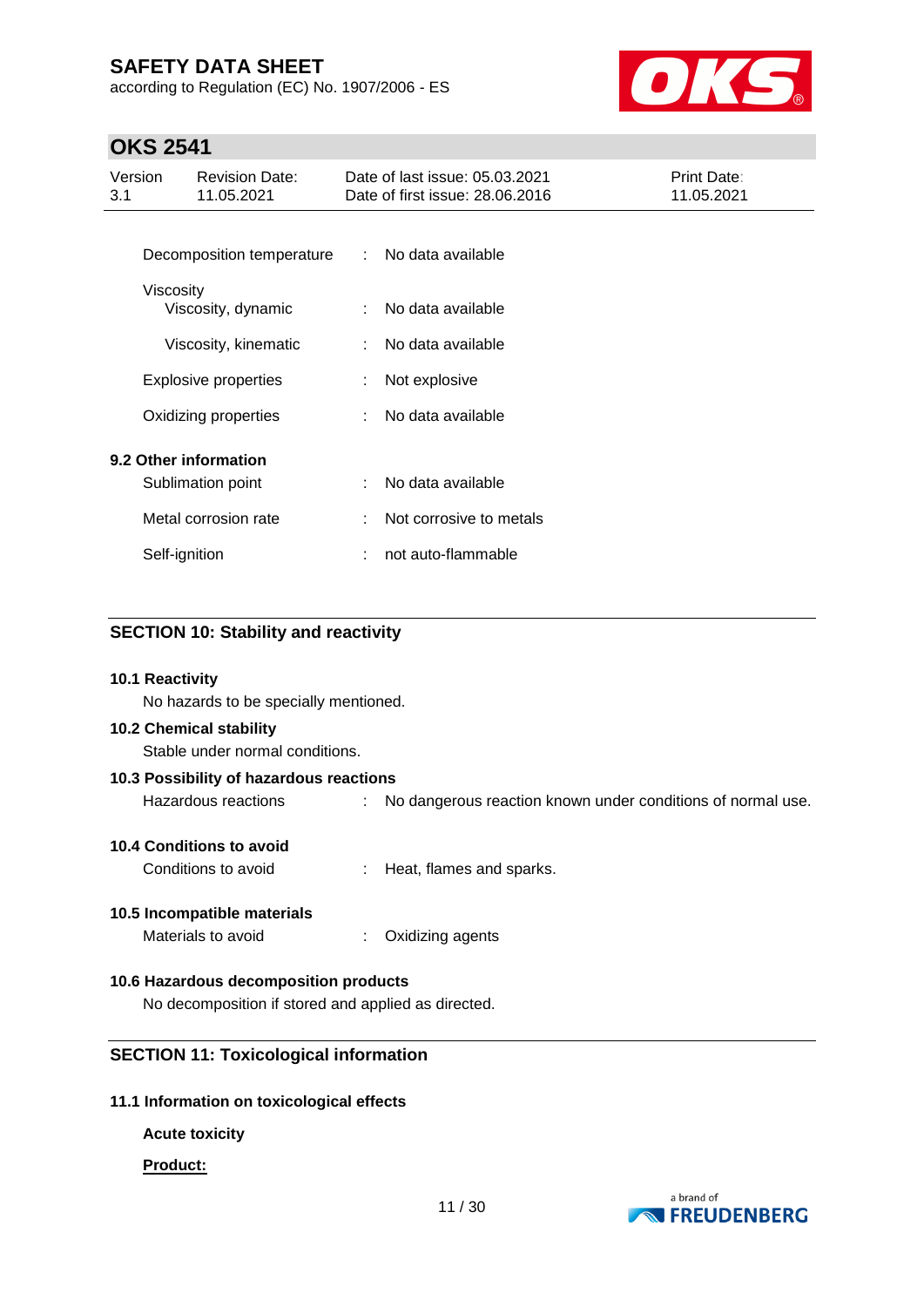**OKS 2541**

Version 3.1

according to Regulation (EC) No. 1907/2006 - ES

Revision Date:



Print Date:

| 11.05.2021                                           |    | Date of first issue: 28.06.2016                                                                                                                                                                         | 11.05.2021 |
|------------------------------------------------------|----|---------------------------------------------------------------------------------------------------------------------------------------------------------------------------------------------------------|------------|
| Acute oral toxicity                                  | ÷  | Remarks: Effects due to ingestion may include:                                                                                                                                                          |            |
|                                                      |    | Symptoms: Central nervous system depression                                                                                                                                                             |            |
| Acute inhalation toxicity                            | ÷  | Remarks: Respiration of solvent vapour may cause dizziness.                                                                                                                                             |            |
|                                                      |    | Symptoms: Inhalation may provoke the following symptoms:,<br>Respiratory disorder, Dizziness, Drowsiness, Vomiting, Fa-<br>tigue, Vertigo, Central nervous system depression                            |            |
| Acute dermal toxicity                                |    | Remarks: Prolonged or repeated skin contact with liquid may<br>cause defatting resulting in drying, redness and possible blis-<br>tering.                                                               |            |
|                                                      |    | Symptoms: Redness, Local irritation, Skin disorders                                                                                                                                                     |            |
| Components:                                          |    |                                                                                                                                                                                                         |            |
| ethyl acetate:                                       |    |                                                                                                                                                                                                         |            |
| Acute oral toxicity                                  |    | LD50 (Rat): 5.620 mg/kg                                                                                                                                                                                 |            |
| Acute dermal toxicity                                |    | LD50 (Rabbit): > 20.000 mg/kg                                                                                                                                                                           |            |
| n-butyl acetate:                                     |    |                                                                                                                                                                                                         |            |
| Acute oral toxicity                                  |    | LD50 (Rat): 10.768 mg/kg                                                                                                                                                                                |            |
| Acute inhalation toxicity                            |    | $LC50$ (Rat): $> 21$ mg/l<br>Exposure time: 4 h<br>Test atmosphere: vapour<br>Method: OECD Test Guideline 403<br>GLP: yes<br>Assessment: The substance or mixture has no acute inhala-<br>tion toxicity |            |
| Acute dermal toxicity                                | ÷  | LD50 (Rabbit): > 17.600 mg/kg                                                                                                                                                                           |            |
| acetone:                                             |    |                                                                                                                                                                                                         |            |
| Acute oral toxicity                                  |    | : LD50 Oral (Rat): 5.800 mg/kg                                                                                                                                                                          |            |
| Hydrocarbons, C7-C9, n-alkanes, isoalkanes, cyclics: |    |                                                                                                                                                                                                         |            |
| Acute oral toxicity                                  | ÷. | LD50 Oral (Rat): $> 5.000$ mg/kg                                                                                                                                                                        |            |
| cyclohexane:                                         |    |                                                                                                                                                                                                         |            |
|                                                      |    | Acute inhalation toxicity : Assessment: The substance or mixture is classified as specific                                                                                                              |            |

Date of last issue: 05.03.2021

**n-hexane:**



ic effects.

target organ toxicant, single exposure, category 3 with narcot-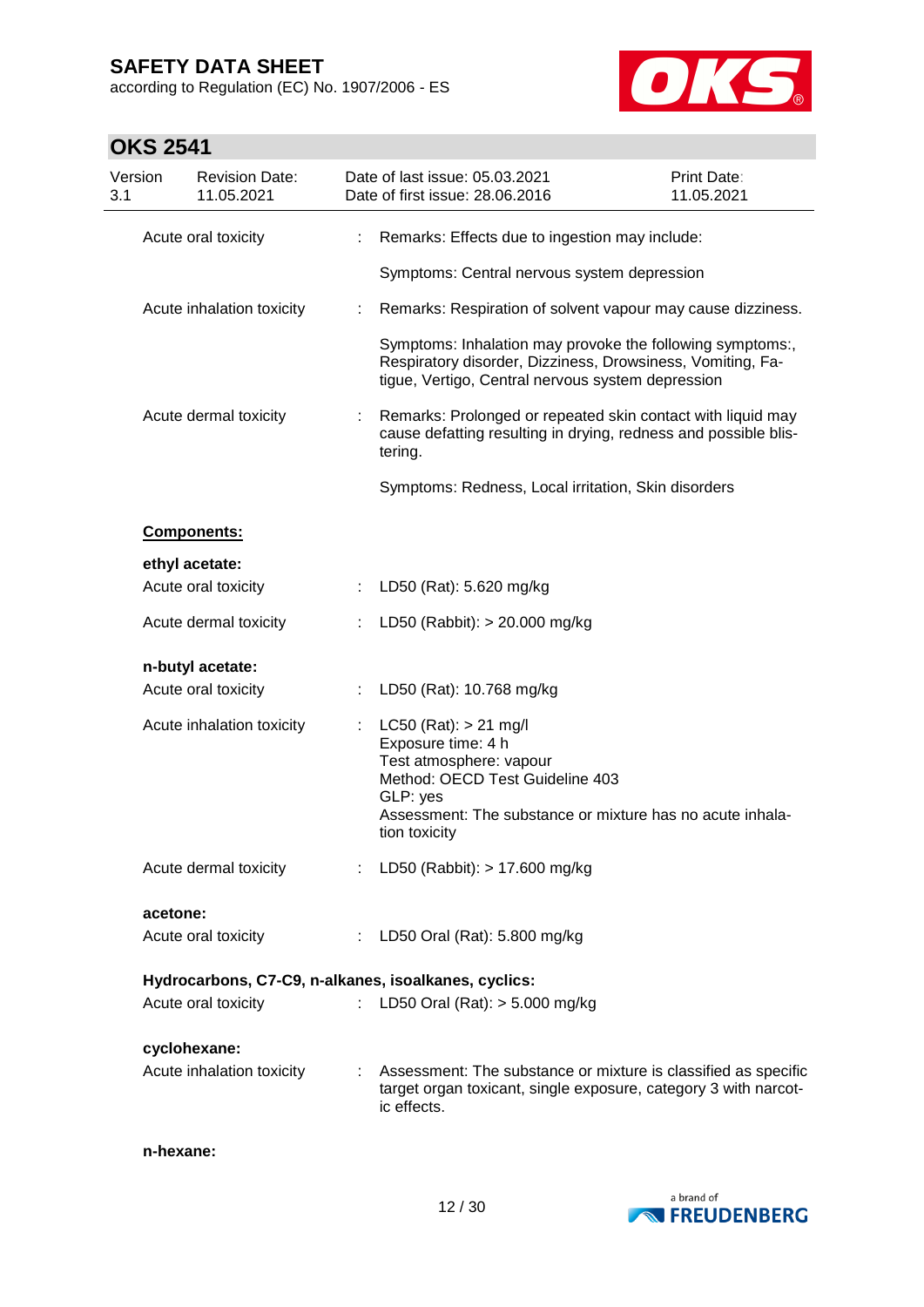according to Regulation (EC) No. 1907/2006 - ES



| Version<br>3.1   | <b>Revision Date:</b><br>11.05.2021 |    | Date of last issue: 05.03.2021<br>Date of first issue: 28.06.2016                                                                     | Print Date:<br>11.05.2021 |
|------------------|-------------------------------------|----|---------------------------------------------------------------------------------------------------------------------------------------|---------------------------|
|                  | Acute oral toxicity                 |    | LD50 (Rat): $> 5.000$ mg/kg<br>Method: OECD Test Guideline 401                                                                        |                           |
|                  | Acute inhalation toxicity           | ÷  | LC50 (Rat): 259,35 mg/l<br>Exposure time: 4 h<br>Test atmosphere: vapour<br>Method: OECD Test Guideline 403                           |                           |
|                  | Acute dermal toxicity               | ÷. | LD50 (Rabbit): 3.350 mg/kg<br>Method: OECD Test Guideline 402<br>Assessment: The substance or mixture has no acute dermal<br>toxicity |                           |
|                  | dimethyl ether:                     |    |                                                                                                                                       |                           |
|                  | Acute inhalation toxicity           |    | LC50 (Rat): 309 mg/l<br>Exposure time: 4 h<br>Test atmosphere: gas                                                                    |                           |
|                  | <b>Skin corrosion/irritation</b>    |    |                                                                                                                                       |                           |
| Product:         |                                     |    |                                                                                                                                       |                           |
| <b>Remarks</b>   |                                     |    | This information is not available.                                                                                                    |                           |
|                  | Components:                         |    |                                                                                                                                       |                           |
|                  | ethyl acetate:                      |    |                                                                                                                                       |                           |
| <b>Species</b>   |                                     |    | Rabbit                                                                                                                                |                           |
| Result           |                                     |    | Mild skin irritation                                                                                                                  |                           |
| Result           |                                     |    | Repeated exposure may cause skin dryness or cracking.                                                                                 |                           |
|                  | n-butyl acetate:                    |    |                                                                                                                                       |                           |
| Species          |                                     |    | Rabbit                                                                                                                                |                           |
|                  | Assessment                          |    | No skin irritation                                                                                                                    |                           |
| Method<br>Result |                                     |    | OECD Test Guideline 404<br>Repeated exposure may cause skin dryness or cracking.                                                      |                           |
|                  |                                     |    |                                                                                                                                       |                           |
| acetone:         |                                     |    |                                                                                                                                       |                           |
| Result           |                                     |    | Repeated exposure may cause skin dryness or cracking.                                                                                 |                           |
|                  |                                     |    | Hydrocarbons, C7-C9, n-alkanes, isoalkanes, cyclics:                                                                                  |                           |
| Result           |                                     |    | Repeated exposure may cause skin dryness or cracking.                                                                                 |                           |
|                  |                                     |    | Naphtha (petroleum), hydrotreated light; Low boiling point hydrogen treated naphtha:                                                  |                           |
| Species          |                                     |    | Rabbit                                                                                                                                |                           |
| Result           |                                     |    | Skin irritation                                                                                                                       |                           |
|                  |                                     |    |                                                                                                                                       |                           |

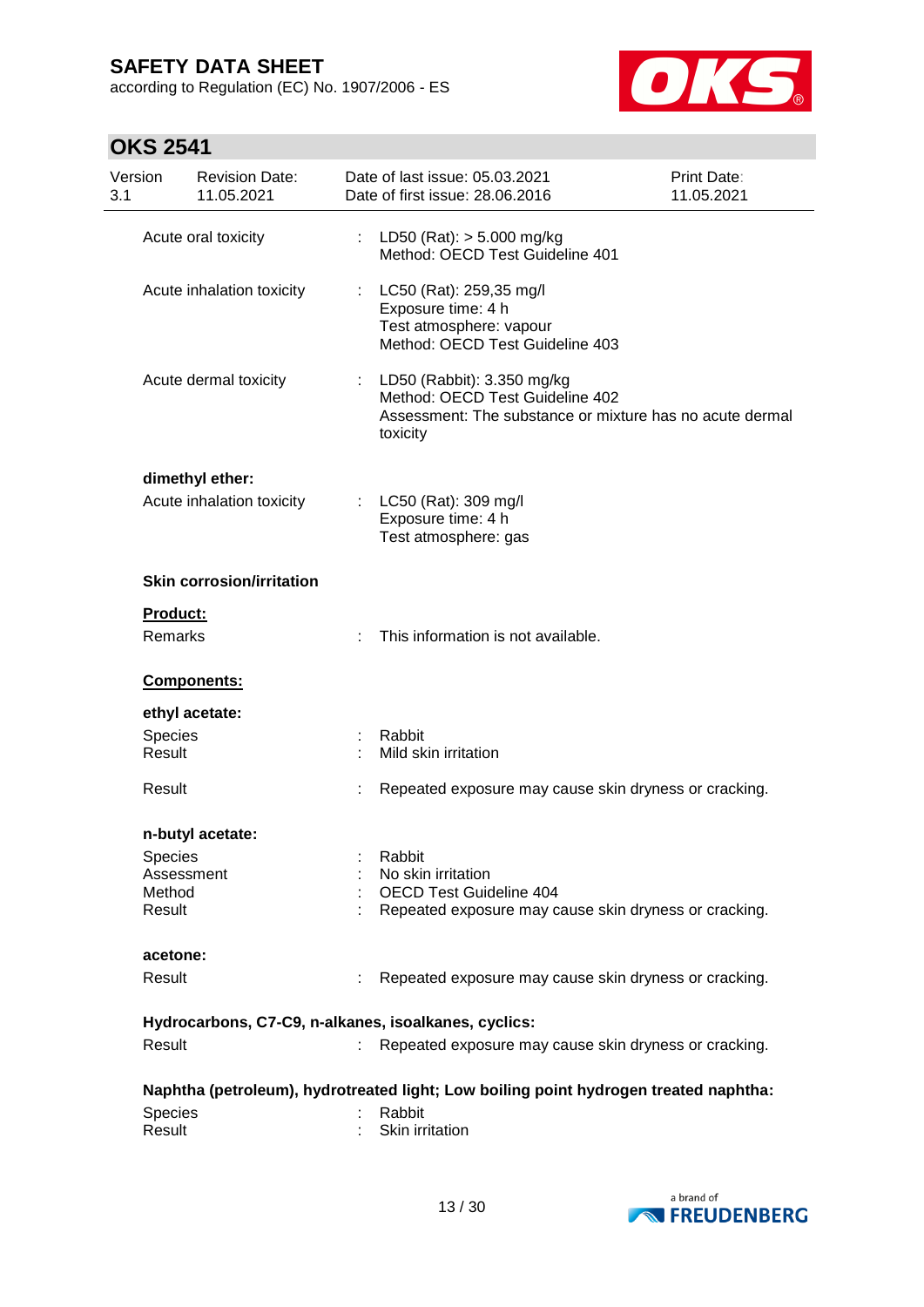according to Regulation (EC) No. 1907/2006 - ES



| Version<br>3.1 |                                                         | <b>Revision Date:</b><br>11.05.2021 |        | Date of last issue: 05.03.2021<br>Date of first issue: 28.06.2016                         | Print Date:<br>11.05.2021 |
|----------------|---------------------------------------------------------|-------------------------------------|--------|-------------------------------------------------------------------------------------------|---------------------------|
|                |                                                         | cyclohexane:                        |        |                                                                                           |                           |
|                | Result                                                  |                                     | ÷.     | Skin irritation                                                                           |                           |
|                | n-hexane:                                               |                                     |        |                                                                                           |                           |
|                | Species<br>Assessment<br>Method<br>Result               |                                     | t<br>÷ | Rabbit<br>Irritating to skin.<br><b>OECD Test Guideline 404</b><br>Irritating to skin.    |                           |
|                |                                                         | dimethyl ether:                     |        |                                                                                           |                           |
|                | Assessment<br>Result                                    |                                     |        | No skin irritation<br>No skin irritation                                                  |                           |
|                |                                                         | Serious eye damage/eye irritation   |        |                                                                                           |                           |
|                | Product:                                                |                                     |        |                                                                                           |                           |
|                | Remarks                                                 |                                     | ÷      | Irritating to eyes.                                                                       |                           |
|                |                                                         | Components:                         |        |                                                                                           |                           |
|                |                                                         | ethyl acetate:                      |        |                                                                                           |                           |
|                | Assessment<br>Result                                    |                                     | ÷      | Irritating to eyes.<br>Irritating to eyes.                                                |                           |
|                |                                                         | n-butyl acetate:                    |        |                                                                                           |                           |
|                | Species<br>Assessment<br>Method<br>Result<br><b>GLP</b> |                                     |        | Rabbit<br>No eye irritation<br><b>OECD Test Guideline 405</b><br>No eye irritation<br>yes |                           |
|                | acetone:                                                |                                     |        |                                                                                           |                           |
|                | Species<br>Result                                       |                                     |        | Rabbit<br>Eye irritation                                                                  |                           |
|                | n-hexane:                                               |                                     |        |                                                                                           |                           |
|                | Species<br>Assessment<br>Method<br>Result               |                                     |        | Rabbit<br>No eye irritation<br><b>OECD Test Guideline 405</b><br>No eye irritation        |                           |
|                |                                                         | dimethyl ether:                     |        |                                                                                           |                           |
|                | Assessment<br>Result                                    |                                     |        | No eye irritation<br>No eye irritation                                                    |                           |

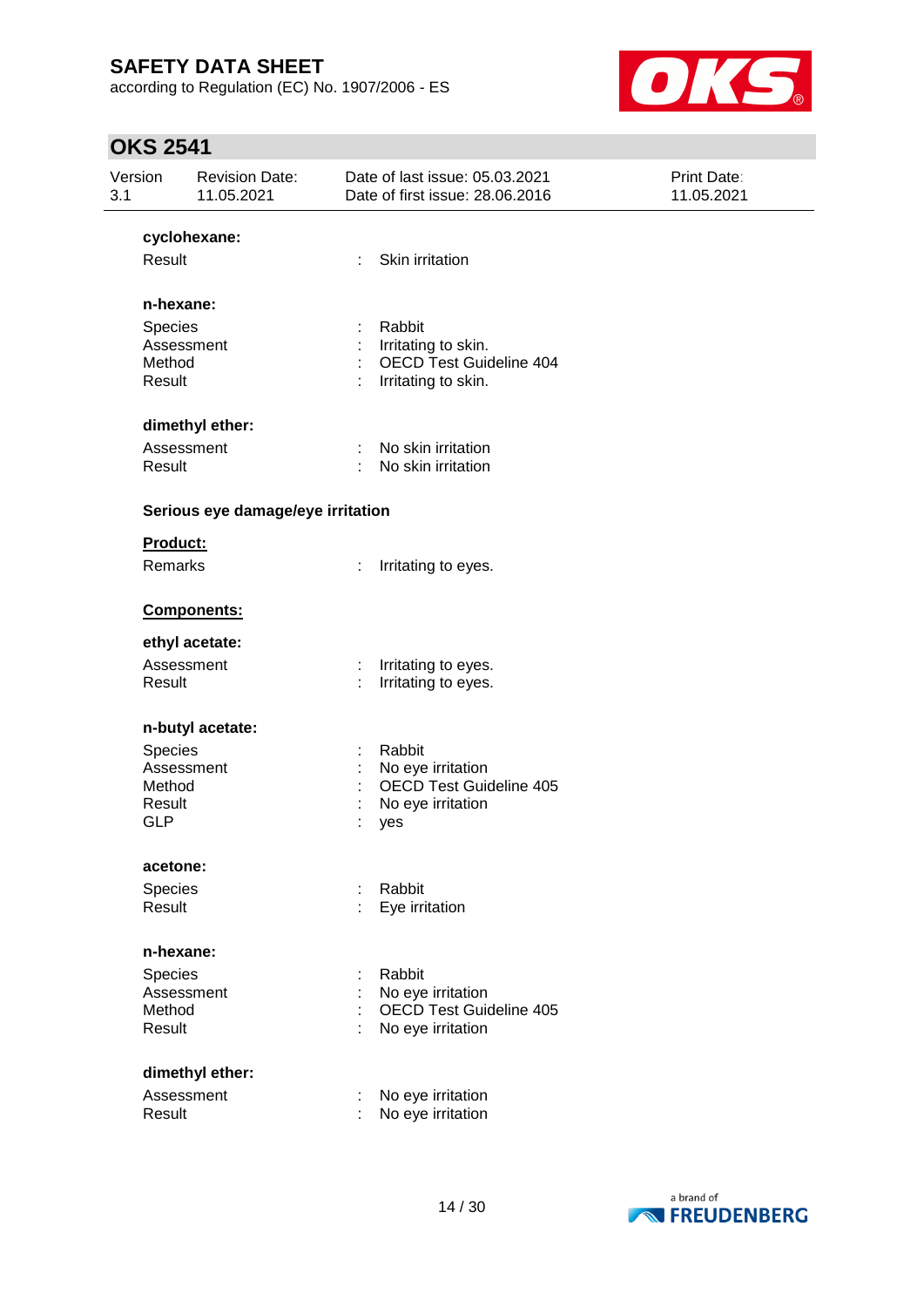according to Regulation (EC) No. 1907/2006 - ES



| Version<br>3.1              | <b>Revision Date:</b><br>11.05.2021                      |    | Date of last issue: 05.03.2021<br>Date of first issue: 28.06.2016                                                                                              | <b>Print Date:</b><br>11.05.2021 |
|-----------------------------|----------------------------------------------------------|----|----------------------------------------------------------------------------------------------------------------------------------------------------------------|----------------------------------|
|                             | <b>Respiratory or skin sensitisation</b>                 |    |                                                                                                                                                                |                                  |
| Remarks                     | Product:                                                 |    | This information is not available.                                                                                                                             |                                  |
|                             | Components:                                              |    |                                                                                                                                                                |                                  |
|                             | ethyl acetate:                                           |    |                                                                                                                                                                |                                  |
| Species<br>Method<br>Result | <b>Test Type</b><br>Exposure routes<br>Assessment        |    | <b>Maximisation Test</b><br>Dermal<br>Guinea pig<br>Does not cause skin sensitisation.<br><b>OECD Test Guideline 406</b><br>Does not cause skin sensitisation. |                                  |
|                             | n-butyl acetate:                                         |    |                                                                                                                                                                |                                  |
| Species<br>Method<br>Result | <b>Test Type</b><br><b>Exposure routes</b><br>Assessment |    | <b>Maximisation Test</b><br>Dermal<br>Guinea pig<br>Does not cause skin sensitisation.<br><b>OECD Test Guideline 406</b><br>Does not cause skin sensitisation. |                                  |
| nickel:                     |                                                          |    |                                                                                                                                                                |                                  |
| Result                      | Assessment                                               | ÷  | Probability or evidence of skin sensitisation in humans<br>May cause sensitisation by skin contact.                                                            |                                  |
|                             | n-hexane:                                                |    |                                                                                                                                                                |                                  |
| Species<br>Result           | Assessment                                               |    | Mouse<br>Does not cause skin sensitisation.<br>Does not cause skin sensitisation.                                                                              |                                  |
|                             | dimethyl ether:                                          |    |                                                                                                                                                                |                                  |
| Result                      | Assessment                                               |    | Does not cause skin sensitisation.<br>Does not cause skin sensitisation.                                                                                       |                                  |
|                             | <b>Germ cell mutagenicity</b>                            |    |                                                                                                                                                                |                                  |
|                             | Product:                                                 |    |                                                                                                                                                                |                                  |
|                             | Genotoxicity in vitro                                    | ÷. | Remarks: No data available                                                                                                                                     |                                  |
|                             | Genotoxicity in vivo                                     |    | Remarks: No data available                                                                                                                                     |                                  |
|                             | Components:                                              |    |                                                                                                                                                                |                                  |
|                             | n-butyl acetate:                                         |    |                                                                                                                                                                |                                  |
|                             | Genotoxicity in vitro                                    |    | Test Type: Ames test<br>Test system: Salmonella typhimurium                                                                                                    |                                  |

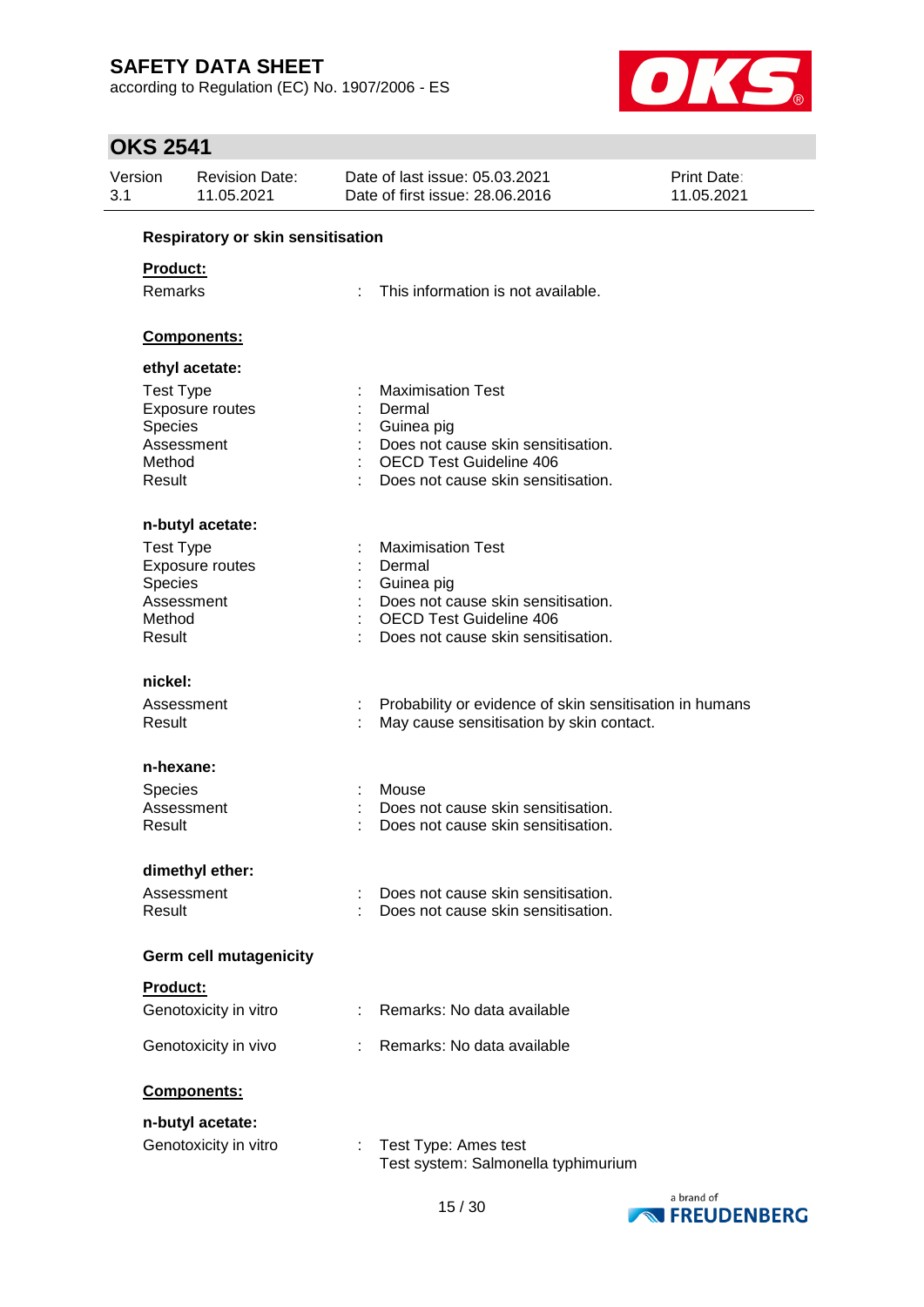according to Regulation (EC) No. 1907/2006 - ES



| Version<br>3.1 |                  | <b>Revision Date:</b><br>11.05.2021       |                               | Date of last issue: 05.03.2021<br>Date of first issue: 28.06.2016                                                                            | <b>Print Date:</b><br>11.05.2021 |
|----------------|------------------|-------------------------------------------|-------------------------------|----------------------------------------------------------------------------------------------------------------------------------------------|----------------------------------|
|                |                  |                                           |                               | Method: OECD Test Guideline 471<br>Result: negative                                                                                          |                                  |
|                |                  |                                           |                               | Test Type: Chromosome aberration test in vitro<br>Test system: Chinese hamster cells<br>Method: OECD Test Guideline 473<br>Result: negative  |                                  |
|                |                  | Genotoxicity in vivo                      |                               | Species: Mouse<br><b>Application Route: Oral</b><br>Method: OECD Test Guideline 474<br>Result: negative                                      |                                  |
|                | sessment         | Germ cell mutagenicity-As-                |                               | Tests on bacterial or mammalian cell cultures did not show<br>mutagenic effects., Animal testing did not show any mutagenic<br>effects.      |                                  |
|                |                  | dimethyl ether:                           |                               |                                                                                                                                              |                                  |
|                |                  | Genotoxicity in vitro                     | $\mathcal{I}^{\mathcal{I}}$ . | Test Type: Ames test<br>Method: OECD Test Guideline 471<br>Result: negative                                                                  |                                  |
|                |                  | Genotoxicity in vivo                      |                               | Species: Drosophila melanogaster (vinegar fly)<br>Application Route: inhalation (gas)<br>Method: OECD Test Guideline 477<br>Result: negative |                                  |
|                |                  | Carcinogenicity                           |                               |                                                                                                                                              |                                  |
|                | Product:         |                                           |                               |                                                                                                                                              |                                  |
|                | Remarks          |                                           |                               | No data available                                                                                                                            |                                  |
|                |                  | <b>Components:</b>                        |                               |                                                                                                                                              |                                  |
|                |                  | n-butyl acetate:                          |                               |                                                                                                                                              |                                  |
|                | ment             | Carcinogenicity - Assess-                 |                               | : Not classifiable as a human carcinogen.                                                                                                    |                                  |
|                | nickel:          |                                           |                               |                                                                                                                                              |                                  |
|                | ment             | Carcinogenicity - Assess-                 |                               | : Presumed to have carcinogenic potential for humans                                                                                         |                                  |
|                |                  | dimethyl ether:                           |                               |                                                                                                                                              |                                  |
|                | Species          |                                           |                               | Rat                                                                                                                                          |                                  |
|                |                  | <b>Application Route</b><br>Exposure time |                               | inhalation (gas)<br>2 Years                                                                                                                  |                                  |
|                |                  |                                           |                               | 47 mg/l                                                                                                                                      |                                  |
|                | Method<br>Result |                                           |                               | <b>OECD Test Guideline 453</b><br>negative                                                                                                   |                                  |

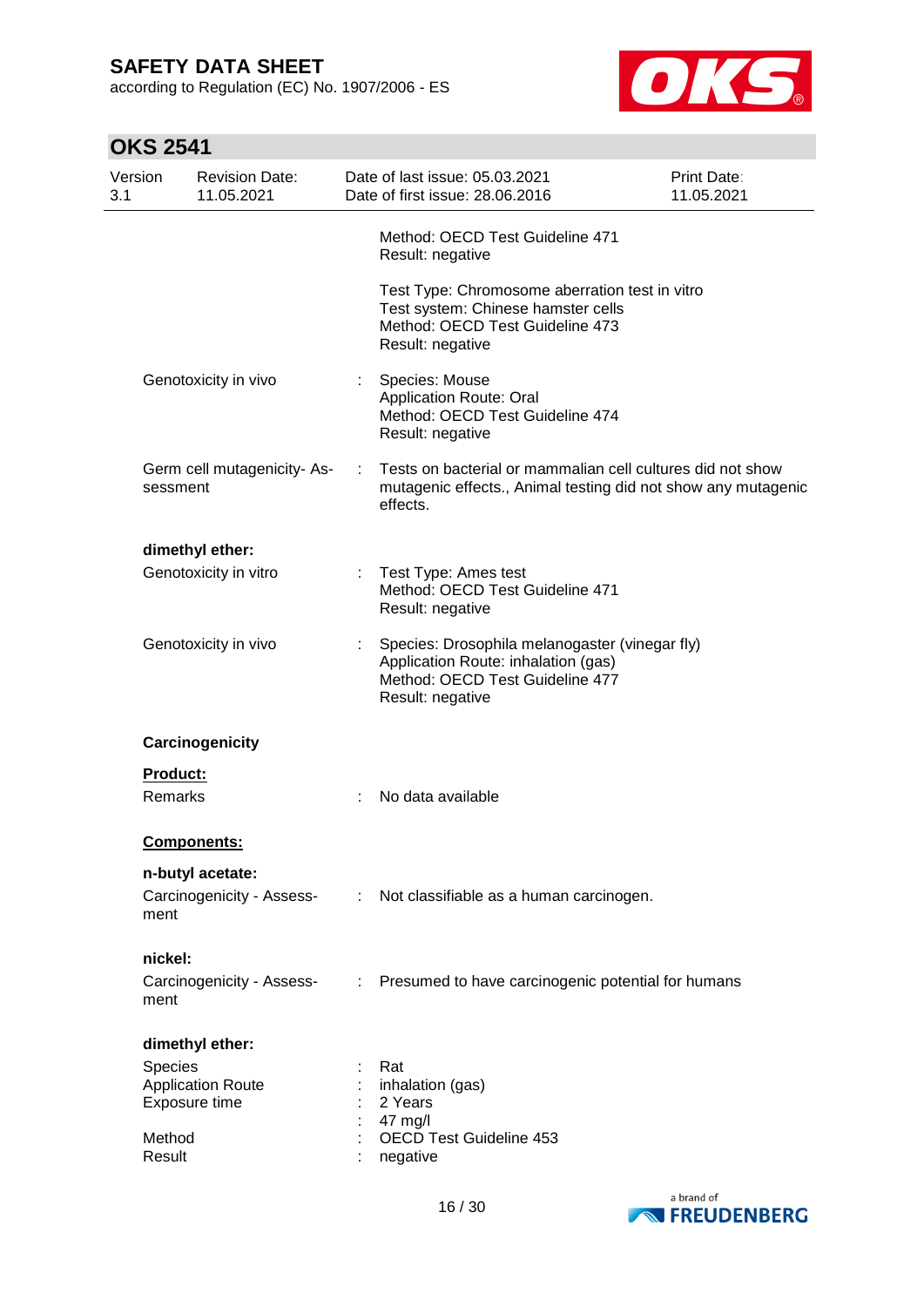according to Regulation (EC) No. 1907/2006 - ES



| Version<br>3.1 |                 | <b>Revision Date:</b><br>11.05.2021                       | Date of last issue: 05.03.2021<br>Date of first issue: 28.06.2016                                                                                                                                                                                                                                                                                    | Print Date:<br>11.05.2021 |
|----------------|-----------------|-----------------------------------------------------------|------------------------------------------------------------------------------------------------------------------------------------------------------------------------------------------------------------------------------------------------------------------------------------------------------------------------------------------------------|---------------------------|
|                |                 |                                                           |                                                                                                                                                                                                                                                                                                                                                      |                           |
|                |                 | <b>Reproductive toxicity</b>                              |                                                                                                                                                                                                                                                                                                                                                      |                           |
|                | <b>Product:</b> |                                                           |                                                                                                                                                                                                                                                                                                                                                      |                           |
|                |                 | Effects on fertility                                      | : Remarks: No data available                                                                                                                                                                                                                                                                                                                         |                           |
|                | ment            | Effects on foetal develop-                                | : Remarks: No data available                                                                                                                                                                                                                                                                                                                         |                           |
|                |                 | Components:                                               |                                                                                                                                                                                                                                                                                                                                                      |                           |
|                |                 | n-butyl acetate:                                          |                                                                                                                                                                                                                                                                                                                                                      |                           |
|                |                 | Effects on fertility                                      | : Test Type: Two-generation study<br>Species: Rat<br>Application Route: inhalation (vapour)<br>General Toxicity - Parent: NOAEC: 750 mg/l<br>General Toxicity F1: NOAEC: 750 mg/l<br>General Toxicity F2: NOAEC: 750 mg/l<br>Method: OECD Test Guideline 416<br>Result: Embryotoxic effects and adverse effects on the off-<br>spring were detected. |                           |
|                | sessment        | Reproductive toxicity - As-                               | No evidence of adverse effects on sexual function and fertility,<br>or on development, based on animal experiments.<br>No toxicity to reproduction                                                                                                                                                                                                   |                           |
|                | n-hexane:       |                                                           |                                                                                                                                                                                                                                                                                                                                                      |                           |
|                | sessment        | Reproductive toxicity - As-                               | Suspected human reproductive toxicant                                                                                                                                                                                                                                                                                                                |                           |
|                | sessment        | dimethyl ether:<br>Reproductive toxicity - As-            | : Animal testing did not show any effects on fertility.                                                                                                                                                                                                                                                                                              |                           |
|                |                 | <b>STOT - single exposure</b>                             |                                                                                                                                                                                                                                                                                                                                                      |                           |
|                |                 | Components:                                               |                                                                                                                                                                                                                                                                                                                                                      |                           |
|                | Assessment      | ethyl acetate:<br>Exposure routes<br><b>Target Organs</b> | Inhalation<br>Respiratory system<br>The substance or mixture is classified as specific target organ<br>toxicant, single exposure, category 3 with narcotic effects.                                                                                                                                                                                  |                           |
|                |                 | n-butyl acetate:                                          |                                                                                                                                                                                                                                                                                                                                                      |                           |
|                | Assessment      | Exposure routes<br><b>Target Organs</b>                   | Inhalation<br>Central nervous system<br>The substance or mixture is classified as specific target organ<br>toxicant, single exposure, category 3 with narcotic effects.                                                                                                                                                                              |                           |

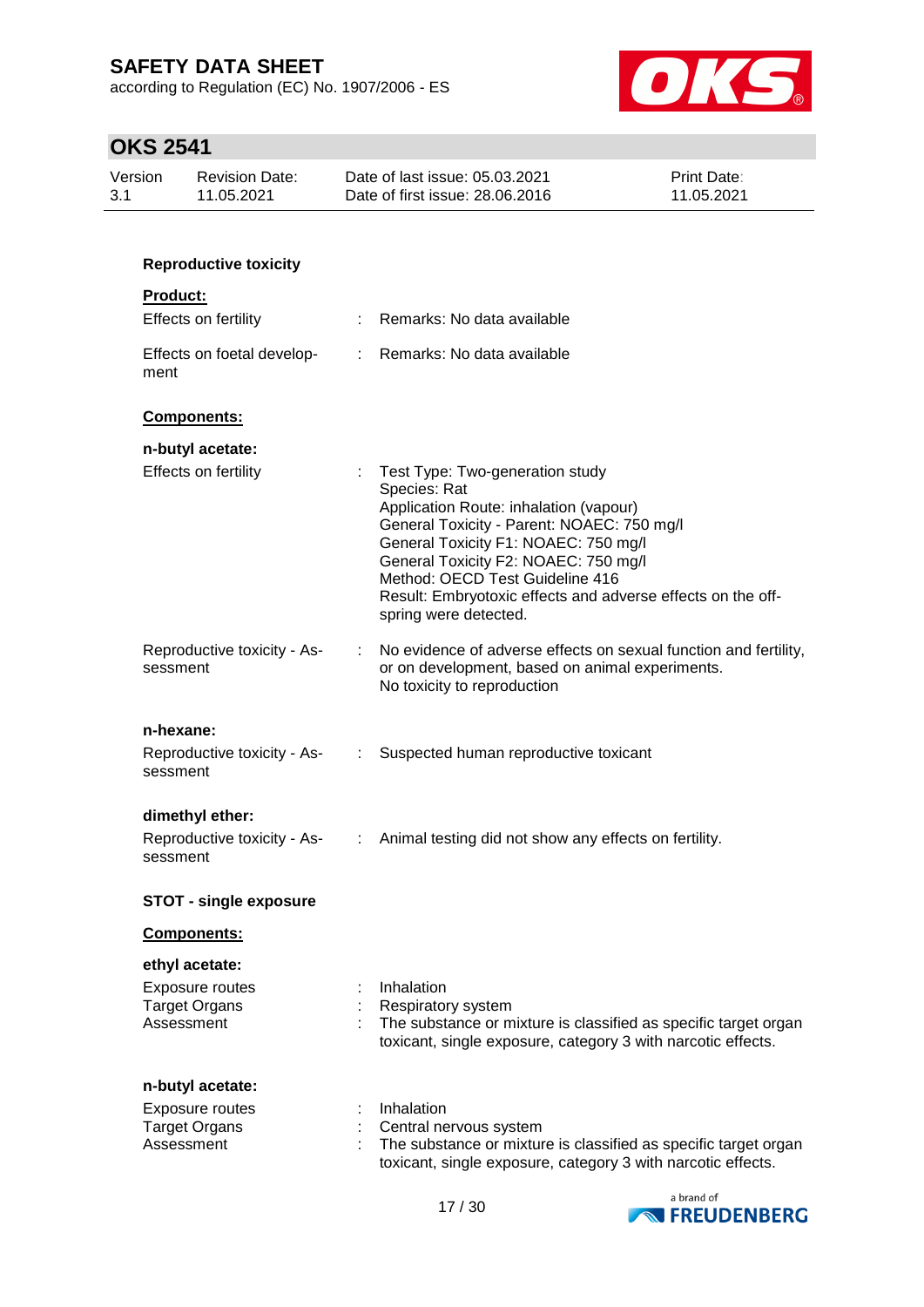according to Regulation (EC) No. 1907/2006 - ES



| Version<br>3.1 |           | <b>Revision Date:</b><br>11.05.2021            |                           | Date of last issue: 05.03.2021<br>Date of first issue: 28.06.2016                                   | Print Date:<br>11.05.2021 |
|----------------|-----------|------------------------------------------------|---------------------------|-----------------------------------------------------------------------------------------------------|---------------------------|
|                |           |                                                |                           |                                                                                                     |                           |
|                | acetone:  |                                                |                           |                                                                                                     |                           |
|                |           | Exposure routes<br>Assessment                  |                           | : Inhalation<br>May cause drowsiness or dizziness.                                                  |                           |
|                |           |                                                |                           |                                                                                                     |                           |
|                |           |                                                |                           | Hydrocarbons, C7-C9, n-alkanes, isoalkanes, cyclics:                                                |                           |
|                |           | Assessment                                     |                           | May cause drowsiness or dizziness.                                                                  |                           |
|                |           |                                                |                           | Naphtha (petroleum), hydrotreated light; Low boiling point hydrogen treated naphtha:                |                           |
|                |           | Assessment                                     |                           | May cause drowsiness or dizziness.                                                                  |                           |
|                | n-hexane: |                                                |                           |                                                                                                     |                           |
|                |           | <b>Exposure routes</b><br><b>Target Organs</b> |                           | Inhalation                                                                                          |                           |
|                |           | Assessment                                     |                           | Central nervous system<br>The substance or mixture is classified as specific target organ           |                           |
|                |           |                                                |                           | toxicant, single exposure, category 3 with narcotic effects.                                        |                           |
|                |           | <b>STOT - repeated exposure</b>                |                           |                                                                                                     |                           |
|                |           | <b>Components:</b>                             |                           |                                                                                                     |                           |
|                |           | ethyl acetate:                                 |                           |                                                                                                     |                           |
|                |           | Assessment                                     | $\mathbb{R}^{\mathbb{Z}}$ | The substance or mixture is not classified as specific target<br>organ toxicant, repeated exposure. |                           |
|                |           | n-butyl acetate:                               |                           |                                                                                                     |                           |
|                |           | Assessment                                     | ÷                         | The substance or mixture is not classified as specific target                                       |                           |
|                |           |                                                |                           | organ toxicant, repeated exposure.                                                                  |                           |
|                | nickel:   |                                                |                           |                                                                                                     |                           |
|                |           | Exposure routes                                |                           | : inhalation (dust/mist/fume)                                                                       |                           |
|                |           | Assessment                                     |                           | Causes damage to organs through prolonged or repeated<br>exposure.                                  |                           |
|                | n-hexane: |                                                |                           |                                                                                                     |                           |
|                |           | Exposure routes                                |                           | Inhalation                                                                                          |                           |
|                |           | <b>Target Organs</b><br>Assessment             |                           | Central nervous system<br>The substance or mixture is classified as specific target organ           |                           |
|                |           |                                                |                           | toxicant, repeated exposure, category 2.                                                            |                           |
|                |           | <b>Repeated dose toxicity</b>                  |                           |                                                                                                     |                           |
|                | Product:  |                                                |                           |                                                                                                     |                           |
|                | Remarks   |                                                |                           | This information is not available.                                                                  |                           |
|                |           |                                                |                           |                                                                                                     |                           |

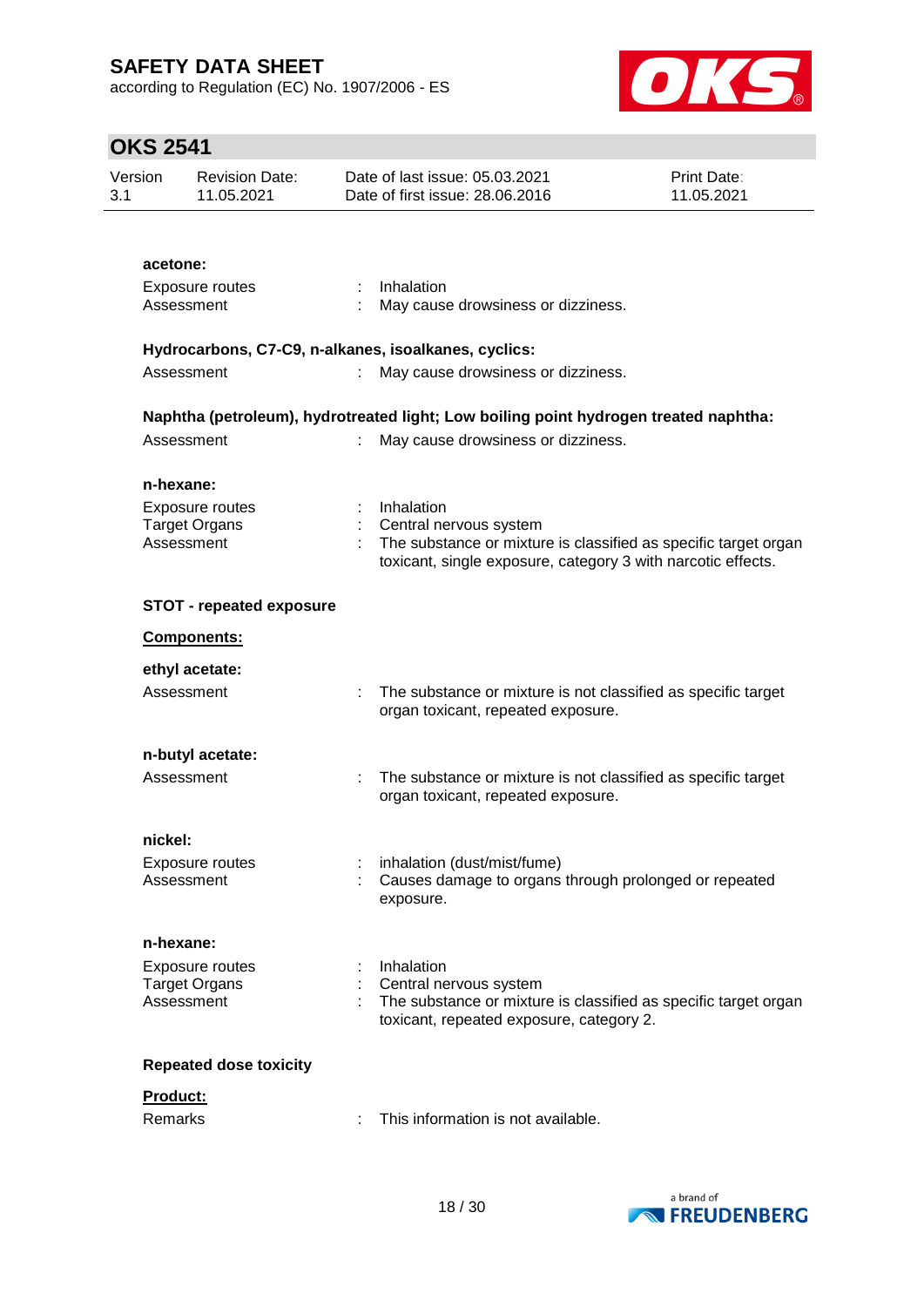according to Regulation (EC) No. 1907/2006 - ES



### **OKS 2541**

| Version | <b>Revision Date:</b> | Date of last issue: 05.03.2021  | <b>Print Date:</b> |
|---------|-----------------------|---------------------------------|--------------------|
| 3.1     | 11.05.2021            | Date of first issue: 28,06,2016 | 11.05.2021         |

#### **Components:**

#### **n-butyl acetate:**

| <b>Species</b>           | : Rat                 |
|--------------------------|-----------------------|
| <b>NOAEL</b>             | $: 125 \text{ mg/kg}$ |
| <b>Application Route</b> | : Oral                |

#### **Aspiration toxicity**

#### **Product:**

This information is not available.

#### **Components:**

# **n-butyl acetate:**

No aspiration toxicity classification

#### **Hydrocarbons, C7-C9, n-alkanes, isoalkanes, cyclics:**

May be fatal if swallowed and enters airways.

### **Naphtha (petroleum), hydrotreated light; Low boiling point hydrogen treated naphtha:**

May be fatal if swallowed and enters airways.

#### **cyclohexane:**

May be fatal if swallowed and enters airways.

#### **n-hexane:**

May be fatal if swallowed and enters airways.

#### **dimethyl ether:**

No aspiration toxicity classification

#### **Further information**

#### **Product:**

Remarks : Information given is based on data on the components and the toxicology of similar products.

### **SECTION 12: Ecological information**

#### **12.1 Toxicity**

#### **Product:**

Toxicity to fish : Remarks: Harmful to aquatic organisms, may cause long-term adverse effects in the aquatic environment.

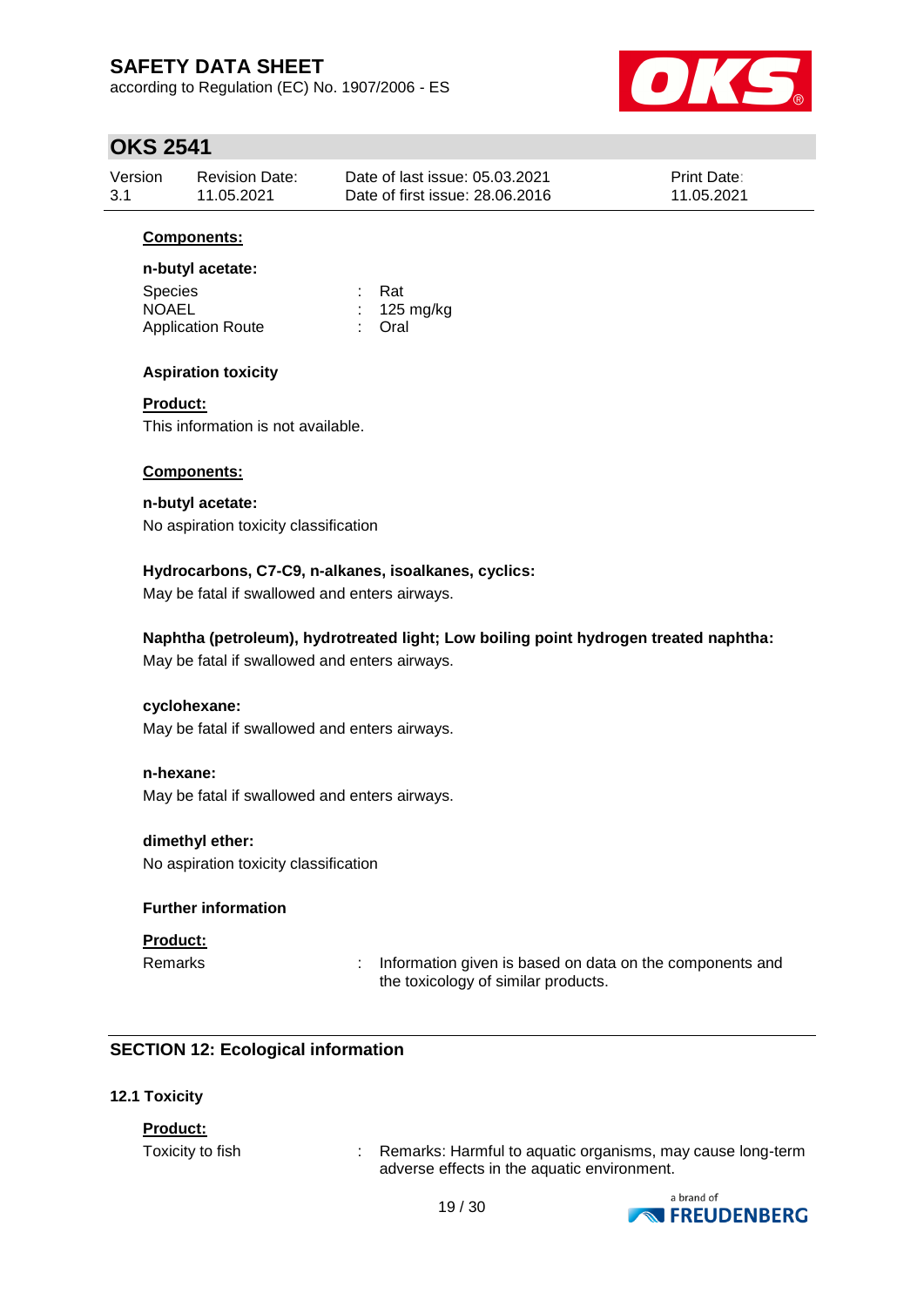according to Regulation (EC) No. 1907/2006 - ES



| Version<br>3.1 |              | <b>Revision Date:</b><br>11.05.2021                            |    | Date of last issue: 05.03.2021<br>Date of first issue: 28.06.2016                                                                              | Print Date:<br>11.05.2021 |
|----------------|--------------|----------------------------------------------------------------|----|------------------------------------------------------------------------------------------------------------------------------------------------|---------------------------|
|                |              |                                                                |    |                                                                                                                                                |                           |
|                |              | aquatic invertebrates                                          |    | Toxicity to daphnia and other : Remarks: No data available                                                                                     |                           |
|                | plants       | Toxicity to algae/aquatic                                      | t. | Remarks: No data available                                                                                                                     |                           |
|                |              | Toxicity to microorganisms                                     |    | Remarks: No data available                                                                                                                     |                           |
|                |              | Components:                                                    |    |                                                                                                                                                |                           |
|                |              | ethyl acetate:                                                 |    |                                                                                                                                                |                           |
|                |              | Toxicity to fish                                               |    | LC50 (Pimephales promelas (fathead minnow)): 212,5 mg/l<br>Exposure time: 96 h<br>Test Type: static test                                       |                           |
|                |              | Toxicity to daphnia and other :<br>aquatic invertebrates       |    | EC50 (Daphnia magna (Water flea)): 154 mg/l<br>Exposure time: 48 h                                                                             |                           |
|                | plants       | Toxicity to algae/aquatic                                      | t. | EC50 (Pseudokirchneriella subcapitata (green algae)): 2.500<br>mg/l<br>Exposure time: 96 h                                                     |                           |
|                |              | n-butyl acetate:                                               |    |                                                                                                                                                |                           |
|                |              | Toxicity to fish                                               |    | LC50 (Pimephales promelas (fathead minnow)): 18 mg/l<br>Exposure time: 96 h<br>Test Type: flow-through test<br>Method: OECD Test Guideline 203 |                           |
|                |              | Toxicity to daphnia and other :<br>aquatic invertebrates       |    | EC50 (Daphnia (water flea)): 44 mg/l<br>Exposure time: 48 h<br>Test Type: static test                                                          |                           |
|                | plants       | Toxicity to algae/aquatic                                      |    | EC50 (Desmodesmus subspicatus (green algae)): 397 mg/l<br>Exposure time: 72 h<br>Test Type: static test                                        |                           |
|                |              | Toxicity to microorganisms                                     | ÷. | EC50 (Tetrahymena pyriformis): 356 mg/l<br>Exposure time: 40 h<br>Test Type: Growth inhibition                                                 |                           |
|                | ic toxicity) | Toxicity to daphnia and other<br>aquatic invertebrates (Chron- |    | NOEC: 23 mg/l<br>Exposure time: 21 d<br>Species: Daphnia magna (Water flea)<br><b>Test Type: Reproduction Test</b><br>GLP: yes                 |                           |

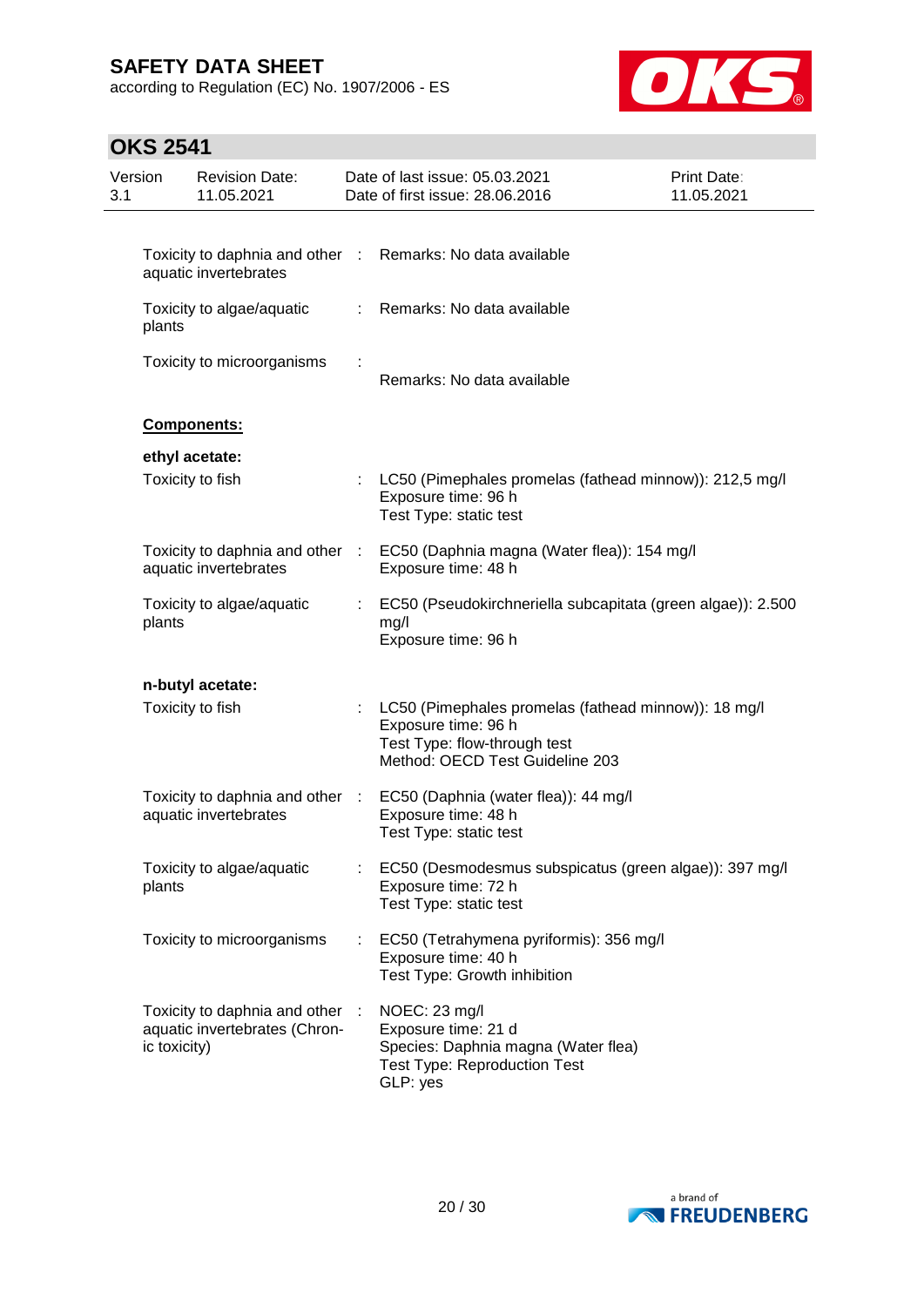according to Regulation (EC) No. 1907/2006 - ES



### **OKS 2541**

| Version<br>3.1 |                                                      | <b>Revision Date:</b><br>11.05.2021                      |        | Date of last issue: 05.03.2021<br>Date of first issue: 28.06.2016                                      | Print Date:<br>11.05.2021 |  |  |  |  |
|----------------|------------------------------------------------------|----------------------------------------------------------|--------|--------------------------------------------------------------------------------------------------------|---------------------------|--|--|--|--|
|                | Hydrocarbons, C7-C9, n-alkanes, isoalkanes, cyclics: |                                                          |        |                                                                                                        |                           |  |  |  |  |
|                |                                                      | <b>Ecotoxicology Assessment</b>                          |        |                                                                                                        |                           |  |  |  |  |
|                |                                                      |                                                          |        | Chronic aquatic toxicity : Toxic to aquatic life with long lasting effects.                            |                           |  |  |  |  |
|                |                                                      |                                                          |        | Naphtha (petroleum), hydrotreated light; Low boiling point hydrogen treated naphtha:                   |                           |  |  |  |  |
|                |                                                      | <b>Ecotoxicology Assessment</b>                          |        |                                                                                                        |                           |  |  |  |  |
|                |                                                      | Chronic aquatic toxicity                                 | $\sim$ | Toxic to aquatic life with long lasting effects.                                                       |                           |  |  |  |  |
|                | nickel:                                              |                                                          |        |                                                                                                        |                           |  |  |  |  |
|                |                                                      | <b>Ecotoxicology Assessment</b>                          |        |                                                                                                        |                           |  |  |  |  |
|                |                                                      | Chronic aquatic toxicity                                 | ÷      | May cause long lasting harmful effects to aquatic life.                                                |                           |  |  |  |  |
|                |                                                      | cyclohexane:                                             |        |                                                                                                        |                           |  |  |  |  |
|                |                                                      | <b>Ecotoxicology Assessment</b>                          |        |                                                                                                        |                           |  |  |  |  |
|                |                                                      | Acute aquatic toxicity                                   |        | : Very toxic to aquatic life.                                                                          |                           |  |  |  |  |
|                |                                                      | Chronic aquatic toxicity                                 |        | Very toxic to aquatic life with long lasting effects.                                                  |                           |  |  |  |  |
|                | n-hexane:                                            |                                                          |        |                                                                                                        |                           |  |  |  |  |
|                |                                                      | Toxicity to fish                                         |        | LC50 (Oncorhynchus mykiss (rainbow trout)): 12,51 mg/l<br>Exposure time: 96 h                          |                           |  |  |  |  |
|                |                                                      | Toxicity to daphnia and other :<br>aquatic invertebrates |        | EC50 (Daphnia magna (Water flea)): 21,85 mg/l<br>Exposure time: 48 h                                   |                           |  |  |  |  |
|                | plants                                               | Toxicity to algae/aquatic                                |        | ErC50 (Pseudokirchneriella subcapitata (green algae)): 9,285<br>mg/l<br>Exposure time: 72 h            |                           |  |  |  |  |
|                |                                                      |                                                          |        |                                                                                                        |                           |  |  |  |  |
|                |                                                      | dimethyl ether:<br>Toxicity to fish                      |        | LC50 (Poecilia reticulata (guppy)): > 4.100 mg/l<br>Exposure time: 96 h<br>Test Type: semi-static test |                           |  |  |  |  |
|                |                                                      | Toxicity to daphnia and other :<br>aquatic invertebrates |        | EC50 (Daphnia magna (Water flea)): > 4.400 mg/l<br>Exposure time: 48 h<br>Test Type: static test       |                           |  |  |  |  |
|                | plants                                               | Toxicity to algae/aquatic                                |        | : EC50 (green algae): 154,9 mg/l<br>Exposure time: 96 h                                                |                           |  |  |  |  |
|                |                                                      | 12.2 Persistence and degradability                       |        |                                                                                                        |                           |  |  |  |  |

#### **Product:**

| <b>Biodegradability</b> | Remarks: No data available |
|-------------------------|----------------------------|
|                         |                            |

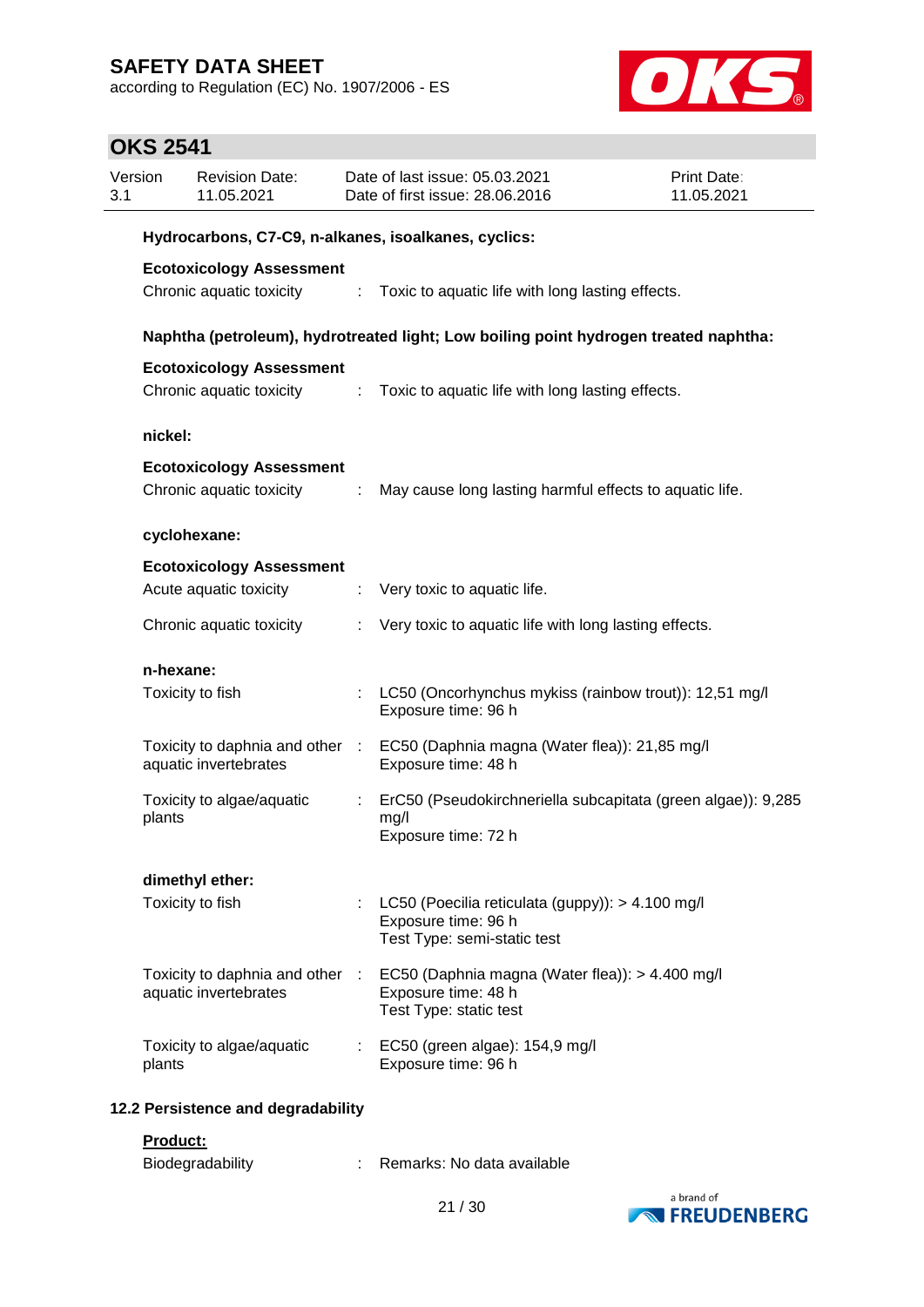according to Regulation (EC) No. 1907/2006 - ES



| Version<br>3.1 |                  | <b>Revision Date:</b><br>11.05.2021 |    | Date of last issue: 05.03.2021<br>Date of first issue: 28.06.2016                                                                                                                                                       | <b>Print Date:</b><br>11.05.2021 |
|----------------|------------------|-------------------------------------|----|-------------------------------------------------------------------------------------------------------------------------------------------------------------------------------------------------------------------------|----------------------------------|
|                | ity              |                                     |    | Physico-chemical removabil- : Remarks: No data available                                                                                                                                                                |                                  |
|                |                  | Components:                         |    |                                                                                                                                                                                                                         |                                  |
|                |                  | ethyl acetate:                      |    |                                                                                                                                                                                                                         |                                  |
|                |                  | Biodegradability                    | t. | Result: rapidly biodegradable                                                                                                                                                                                           |                                  |
|                |                  | n-butyl acetate:                    |    |                                                                                                                                                                                                                         |                                  |
|                |                  | Biodegradability                    |    | Test Type: Primary biodegradation<br>Result: rapidly biodegradable<br>Biodegradation: 83 %<br>Exposure time: 28 d<br>Method: OECD Test Guideline 301D                                                                   |                                  |
|                | acetone:         |                                     |    |                                                                                                                                                                                                                         |                                  |
|                |                  | Biodegradability                    |    | Result: rapidly biodegradable                                                                                                                                                                                           |                                  |
|                |                  |                                     |    | Hydrocarbons, C7-C9, n-alkanes, isoalkanes, cyclics:                                                                                                                                                                    |                                  |
|                | Biodegradability |                                     |    | Result: Readily biodegradable.                                                                                                                                                                                          |                                  |
|                | n-hexane:        |                                     |    |                                                                                                                                                                                                                         |                                  |
|                |                  | Biodegradability                    |    | Test Type: aerobic<br>Inoculum: activated sludge<br>Result: rapidly biodegradable<br>Biodegradation: 21 %<br>Exposure time: 28 d<br>GLP: yes                                                                            |                                  |
|                |                  | dimethyl ether:                     |    |                                                                                                                                                                                                                         |                                  |
|                |                  | Biodegradability                    |    | Test Type: aerobic<br>Inoculum: activated sludge<br>Result: Not readily biodegradable.<br>Biodegradation: 5 %<br>Exposure time: 28 d<br>Method: OECD Test Guideline 301D                                                |                                  |
|                |                  | 12.3 Bioaccumulative potential      |    |                                                                                                                                                                                                                         |                                  |
|                | <b>Product:</b>  |                                     |    |                                                                                                                                                                                                                         |                                  |
|                |                  | Bioaccumulation                     |    | Remarks: This mixture contains no substance considered to<br>be persistent, bioaccumulating and toxic (PBT).<br>This mixture contains no substance considered to be very<br>persistent and very bioaccumulating (vPvB). |                                  |

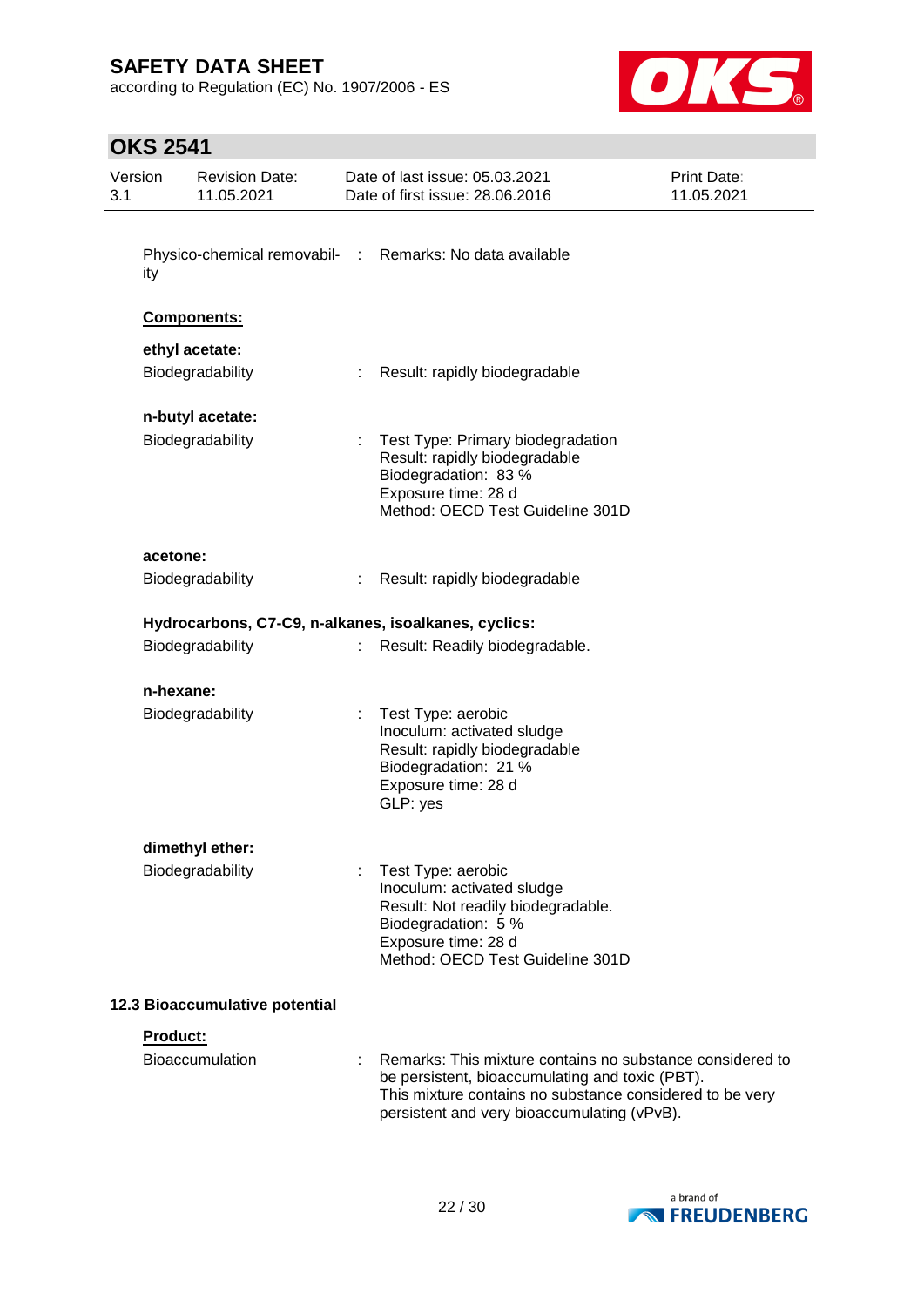according to Regulation (EC) No. 1907/2006 - ES



### **OKS 2541**

| 3.1 | Version<br><b>Revision Date:</b><br>11.05.2021                 |            | Date of last issue: 05.03.2021<br>Date of first issue: 28.06.2016            |  |  |
|-----|----------------------------------------------------------------|------------|------------------------------------------------------------------------------|--|--|
|     | Components:                                                    |            |                                                                              |  |  |
|     | ethyl acetate:<br>Partition coefficient: n-<br>octanol/water   |            | log Pow: 0,68 (25 °C)                                                        |  |  |
|     | n-butyl acetate:<br>Partition coefficient: n-<br>octanol/water |            | log Pow: 2,3 (25 °C)<br>pH: 7<br>Method: OECD Test Guideline 117<br>GLP: yes |  |  |
|     | acetone:                                                       |            |                                                                              |  |  |
|     | <b>Bioaccumulation</b>                                         |            | Remarks: Does not bioaccumulate.                                             |  |  |
|     | Partition coefficient: n-<br>octanol/water                     |            | log Pow: 0,2                                                                 |  |  |
|     | Hydrocarbons, C7-C9, n-alkanes, isoalkanes, cyclics:           |            |                                                                              |  |  |
|     | <b>Bioaccumulation</b>                                         | ÷.         | Remarks: Not applicable                                                      |  |  |
|     | Partition coefficient: n-<br>octanol/water                     | ÷.         | Remarks: No data available                                                   |  |  |
|     | n-hexane:                                                      |            |                                                                              |  |  |
|     | <b>Bioaccumulation</b>                                         | ÷          | Bioconcentration factor (BCF): 501,19                                        |  |  |
|     | Partition coefficient: n-<br>octanol/water                     | ÷<br>pH: 7 | log Pow: 4 (20 °C)                                                           |  |  |
|     | dimethyl ether:<br>Partition coefficient: n-<br>octanol/water  |            | log Pow: 0,07 (25 °C)                                                        |  |  |
|     | 12.4 Mobility in soil                                          |            |                                                                              |  |  |
|     | Product:                                                       |            |                                                                              |  |  |
|     | Mobility                                                       |            | Remarks: No data available                                                   |  |  |
|     | Distribution among environ-<br>mental compartments             |            | Remarks: No data available                                                   |  |  |
|     | 12.5 Results of PBT and vPvB assessment                        |            |                                                                              |  |  |
|     | Product:                                                       |            |                                                                              |  |  |
|     | Assessment                                                     | ÷.         | This substance/mixture contains no components considered                     |  |  |



to be either persistent, bioaccumulative and toxic (PBT), or very persistent and very bioaccumulative (vPvB) at levels of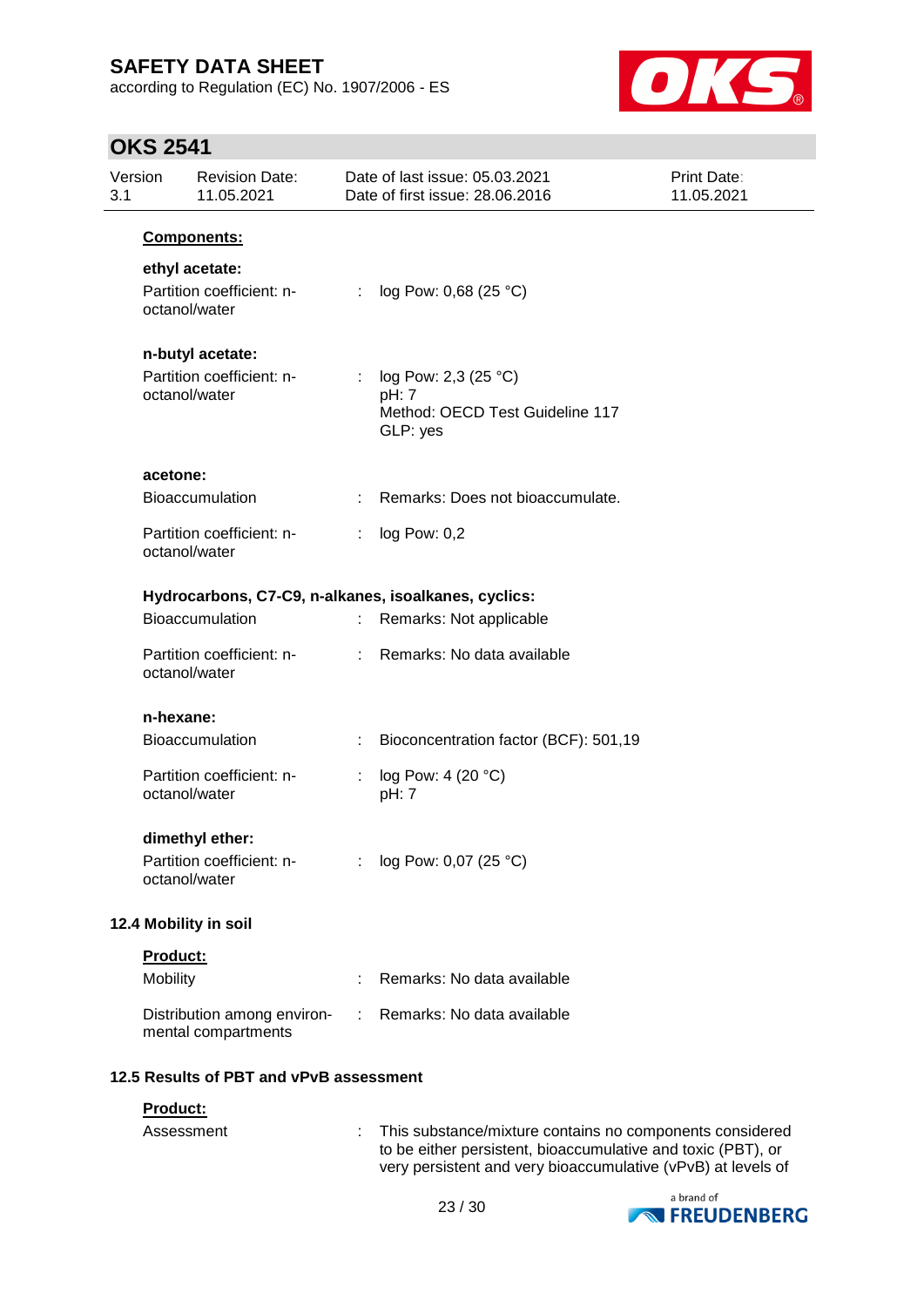according to Regulation (EC) No. 1907/2006 - ES



### **OKS 2541**

| Version<br>3.1 |                 | <b>Revision Date:</b><br>11.05.2021                               | Date of last issue: 05.03.2021<br>Date of first issue: 28.06.2016                                                                                                                                                                                                         | <b>Print Date:</b><br>11.05.2021 |
|----------------|-----------------|-------------------------------------------------------------------|---------------------------------------------------------------------------------------------------------------------------------------------------------------------------------------------------------------------------------------------------------------------------|----------------------------------|
|                |                 |                                                                   | 0.1% or higher                                                                                                                                                                                                                                                            |                                  |
|                |                 | Components:                                                       |                                                                                                                                                                                                                                                                           |                                  |
|                | Assessment      | n-butyl acetate:                                                  | : Non-classified PBT substance. Non-classified vPvB sub-<br>stance.                                                                                                                                                                                                       |                                  |
|                |                 | dimethyl ether:                                                   |                                                                                                                                                                                                                                                                           |                                  |
| Assessment     |                 | Non-classified vPvB substance. Non-classified PBT sub-<br>stance. |                                                                                                                                                                                                                                                                           |                                  |
|                |                 | 12.6 Other adverse effects                                        |                                                                                                                                                                                                                                                                           |                                  |
|                | <b>Product:</b> |                                                                   |                                                                                                                                                                                                                                                                           |                                  |
|                | tial            | Endocrine disrupting poten-                                       | The substance/mixture does not contain components consid-<br>ered to have endocrine disrupting properties according to<br>REACH Article 57(f) or Commission Delegated regulation<br>(EU) 2017/2100 or Commission Regulation (EU) 2018/605 at<br>levels of 0.1% or higher. |                                  |
|                | mation          | Additional ecological infor-                                      | Harmful to aquatic life with long lasting effects.                                                                                                                                                                                                                        |                                  |

#### **SECTION 13: Disposal considerations**

| 13.1 Waste treatment methods |   |                                                                                                                                                                                                                     |  |  |  |
|------------------------------|---|---------------------------------------------------------------------------------------------------------------------------------------------------------------------------------------------------------------------|--|--|--|
| Product                      | ÷ | Do not dispose of with domestic refuse.<br>Dispose of as hazardous waste in compliance with local and<br>national regulations.                                                                                      |  |  |  |
|                              |   | Waste codes should be assigned by the user based on the<br>application for which the product was used.                                                                                                              |  |  |  |
| Contaminated packaging       |   | Packaging that is not properly emptied must be disposed of as<br>the unused product.<br>Offer empty spray cans to an established disposal company.<br>Pressurized container: Do not pierce or burn, even after use. |  |  |  |
|                              |   | The following Waste Codes are only suggestions:                                                                                                                                                                     |  |  |  |
| Waste Code                   | ÷ | unused product, packagings not completely emptied<br>16 05 04*, gases in pressure containers (including halons)<br>containing hazardous substances                                                                  |  |  |  |

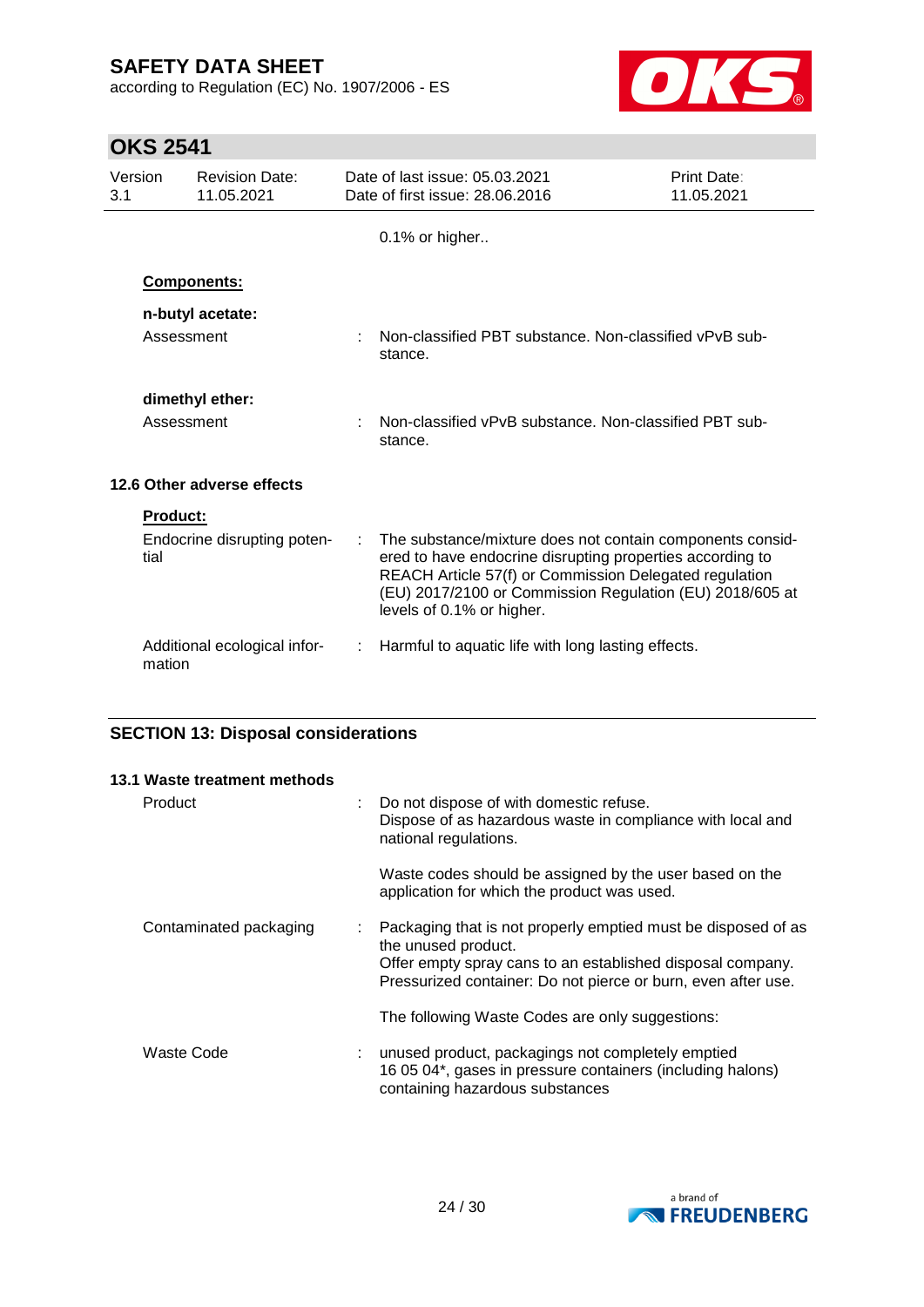according to Regulation (EC) No. 1907/2006 - ES



### **OKS 2541**

| Version | <b>Revision Date:</b> | Date of last issue: 05.03.2021  | <b>Print Date:</b> |
|---------|-----------------------|---------------------------------|--------------------|
| 3.1     | 11.05.2021            | Date of first issue: 28,06,2016 | 11.05.2021         |

### **SECTION 14: Transport information**

#### **14.1 UN number**

| <b>ADR</b>                                                                                                 | ÷. | <b>UN 1950</b>                                            |
|------------------------------------------------------------------------------------------------------------|----|-----------------------------------------------------------|
| <b>RID</b>                                                                                                 |    | <b>UN 1950</b>                                            |
| <b>IMDG</b>                                                                                                |    | <b>UN 1950</b>                                            |
| <b>IATA</b>                                                                                                |    | <b>UN 1950</b>                                            |
| 14.2 UN proper shipping name                                                                               |    |                                                           |
| <b>ADR</b>                                                                                                 |    | <b>AEROSOLS</b>                                           |
| <b>RID</b>                                                                                                 | t. | <b>AEROSOLS</b>                                           |
| <b>IMDG</b>                                                                                                | ÷  | <b>AEROSOLS</b>                                           |
| <b>IATA</b>                                                                                                |    | Aerosols, flammable                                       |
| 14.3 Transport hazard class(es)                                                                            |    |                                                           |
| <b>ADR</b>                                                                                                 |    | $\therefore$ 2                                            |
| <b>RID</b>                                                                                                 |    | $\therefore$ 2                                            |
| <b>IMDG</b>                                                                                                |    | $\therefore$ 2.1                                          |
| <b>IATA</b>                                                                                                |    | 2.1                                                       |
| 14.4 Packing group                                                                                         |    |                                                           |
| <b>ADR</b><br>Packing group<br><b>Classification Code</b><br>Labels<br>Tunnel restriction code             |    | : Not assigned by regulation<br>5F<br>2.1<br>$\colon$ (D) |
| <b>RID</b><br>Packing group<br><b>Classification Code</b><br><b>Hazard Identification Number</b><br>Labels |    | Not assigned by regulation<br>5F<br>23<br>2.1             |
| <b>IMDG</b><br>Packing group<br>Labels<br>EmS Code                                                         |    | Not assigned by regulation<br>2.1<br>$F-D$ , S-U          |
| <b>IATA (Cargo)</b><br>Packing instruction (cargo<br>aircraft)                                             |    | 203                                                       |
| Packing instruction (LQ)<br>Packing group<br>Labels                                                        |    | Y203<br>Not assigned by regulation<br>Flammable Gas       |
| <b>IATA (Passenger)</b><br>Packing instruction (passen-                                                    |    | 203                                                       |
|                                                                                                            |    |                                                           |

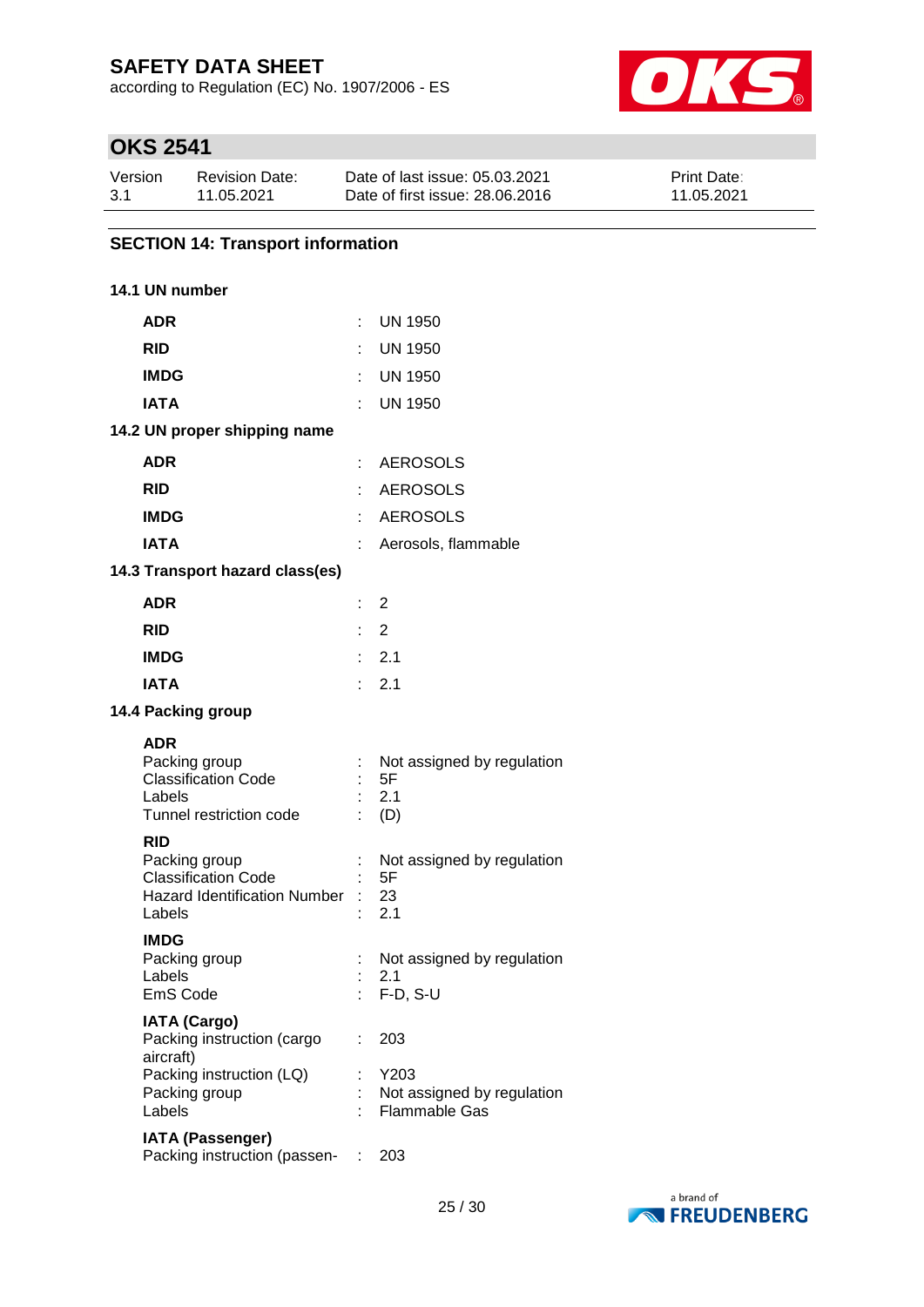according to Regulation (EC) No. 1907/2006 - ES



### **OKS 2541**

| Version<br>3.1 |                         | <b>Revision Date:</b><br>11.05.2021                  |    | Date of last issue: 05.03.2021<br>Date of first issue: 28.06.2016 | <b>Print Date:</b><br>11.05.2021 |
|----------------|-------------------------|------------------------------------------------------|----|-------------------------------------------------------------------|----------------------------------|
|                | ger aircraft)<br>Labels | Packing instruction (LQ)<br>Packing group            | ÷  | Y203<br>Not assigned by regulation<br><b>Flammable Gas</b>        |                                  |
|                |                         | <b>14.5 Environmental hazards</b>                    |    |                                                                   |                                  |
|                | <b>ADR</b>              | Environmentally hazardous                            | ÷. | no                                                                |                                  |
|                | <b>RID</b>              | Environmentally hazardous                            |    | no                                                                |                                  |
|                | <b>IMDG</b>             | Marine pollutant                                     |    | no                                                                |                                  |
|                |                         | <b>IATA (Passenger)</b><br>Environmentally hazardous |    | no                                                                |                                  |
|                |                         | <b>IATA (Cargo)</b><br>Environmentally hazardous     |    | no                                                                |                                  |

#### **14.6 Special precautions for user**

The transport classification(s) provided herein are for informational purposes only, and solely based upon the properties of the unpackaged material as it is described within this Safety Data Sheet. Transportation classifications may vary by mode of transportation, package sizes, and variations in regional or country regulations.

#### **14.7 Transport in bulk according to Annex II of Marpol and the IBC Code**

Remarks : Not applicable for product as supplied.

#### **SECTION 15: Regulatory information**

#### **15.1 Safety, health and environmental regulations/legislation specific for the substance or mixture**

| REACH - Candidate List of Substances of Very High<br>Concern for Authorisation (Article 59).                                           |   | : This product does not contain sub-<br>stances of very high concern (Regu-<br>lation (EC) No 1907/2006 (REACH),<br>Article 57). |
|----------------------------------------------------------------------------------------------------------------------------------------|---|----------------------------------------------------------------------------------------------------------------------------------|
| REACH - List of substances subject to authorisation<br>(Annex XIV)                                                                     |   | Not applicable                                                                                                                   |
| Regulation (EC) No 1005/2009 on substances that de-<br>plete the ozone layer                                                           |   | Not applicable                                                                                                                   |
| Regulation (EU) 2019/1021 on persistent organic pollu-<br>tants (recast)                                                               | ÷ | Not applicable                                                                                                                   |
| Regulation (EC) No 649/2012 of the European Parlia-<br>ment and the Council concerning the export and import<br>of dangerous chemicals | ÷ | Not applicable                                                                                                                   |
| REACH - Restrictions on the manufacture, placing on<br>the market and use of certain dangerous substances,                             |   | : Conditions of restriction for the fol-<br>lowing entries should be considered:                                                 |

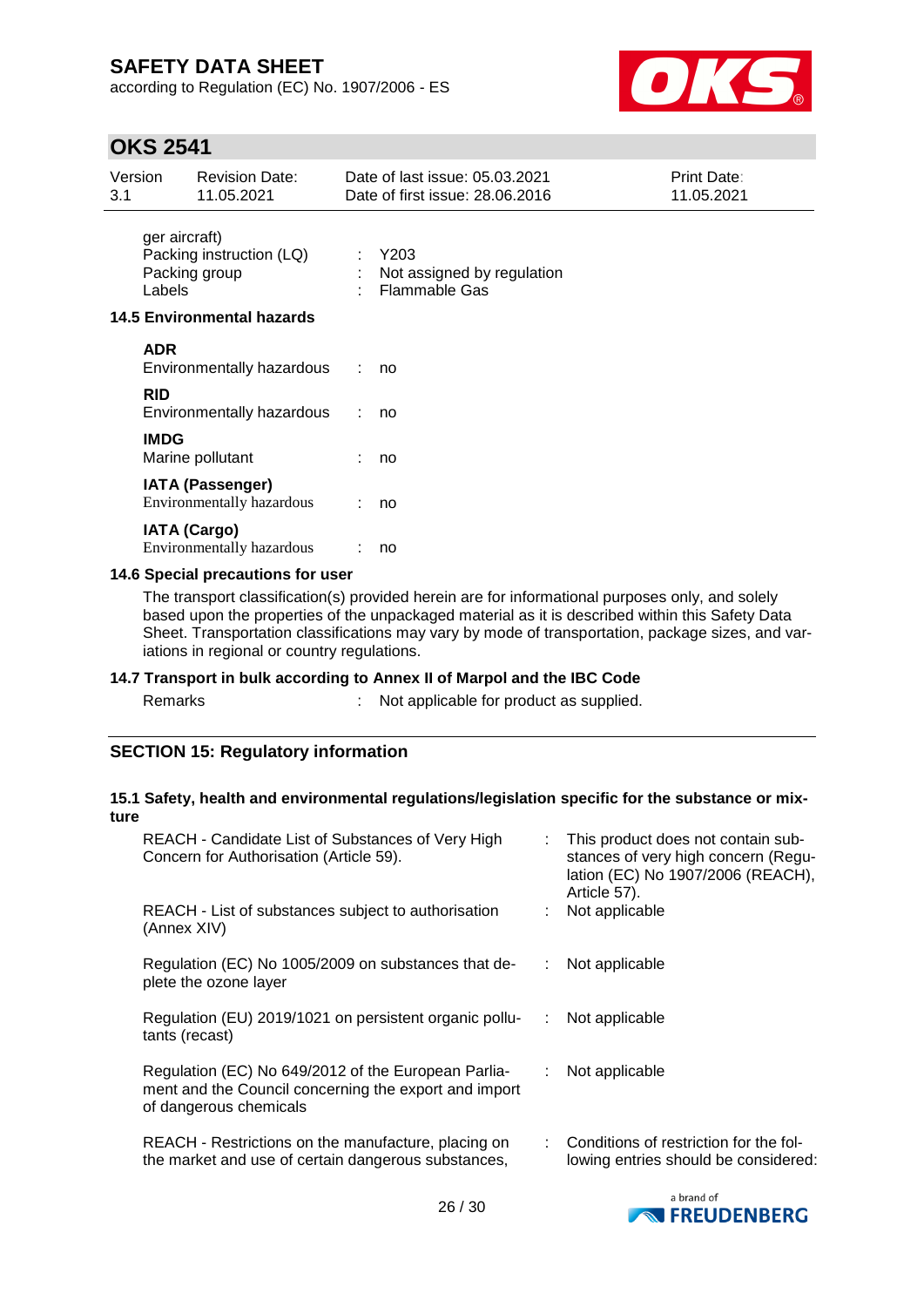according to Regulation (EC) No. 1907/2006 - ES



### **OKS 2541**

| Version<br>3.1   | <b>Revision Date:</b><br>11.05.2021    | Date of last issue: 05.03.2021<br>Date of first issue: 28.06.2016                                                        | Print Date:<br>11.05.2021                                                                        |
|------------------|----------------------------------------|--------------------------------------------------------------------------------------------------------------------------|--------------------------------------------------------------------------------------------------|
|                  | preparations and articles (Annex XVII) | nickel<br>(Number on list 27)<br>cyclohexane<br>(Number on list 57)                                                      |                                                                                                  |
|                  | explosives precursors                  | Regulation (EU) 2019/1148 on the marketing and use of                                                                    |                                                                                                  |
|                  | ing obligations.                       | Acquisition, introduction, possession or use of the explo-<br>sive precursor by the general public is subject to report- | acetone (ANNEX II)                                                                               |
| P <sub>2</sub>   |                                        |                                                                                                                          |                                                                                                  |
| P <sub>5</sub> c |                                        |                                                                                                                          |                                                                                                  |
|                  |                                        |                                                                                                                          | Severalll: Directive 2012/18/ELL of the European Parliament and of the Council on the control of |

Seveso III: Directive 2012/18/EU of the European Parliament and of the Council on the control of major-accident hazards involving dangerous substances. P3a **FLAMMABLE AEROSOLS** 

| Volatile organic compounds | Directive 2010/75/EU of 24 November 2010 on industrial  |
|----------------------------|---------------------------------------------------------|
|                            | emissions (integrated pollution prevention and control) |
|                            | Volatile organic compounds (VOC) content: 84,5 %        |

#### **Other regulations:**

Take note of Directive 94/33/EC on the protection of young people at work or stricter national regulations, where applicable.

#### **15.2 Chemical safety assessment**

This information is not available.

#### **SECTION 16: Other information**

#### **Full text of H-Statements**

| H <sub>220</sub> |         | Extremely flammable gas.                                           |
|------------------|---------|--------------------------------------------------------------------|
| H <sub>225</sub> | ٠<br>×. | Highly flammable liquid and vapour.                                |
| H <sub>226</sub> |         | Flammable liquid and vapour.                                       |
| H <sub>280</sub> |         | Contains gas under pressure; may explode if heated.                |
| H304             |         | May be fatal if swallowed and enters airways.                      |
| H315             |         | Causes skin irritation.                                            |
| H317             |         | May cause an allergic skin reaction.                               |
| H319             |         | Causes serious eye irritation.                                     |
| H336             | ٠       | May cause drowsiness or dizziness.                                 |
| H <sub>351</sub> |         | Suspected of causing cancer.                                       |
| H361f            |         | Suspected of damaging fertility.                                   |
| H372             | ٠       | Causes damage to organs through prolonged or repeated<br>exposure. |
| H373             |         | May cause damage to organs through prolonged or repeated           |

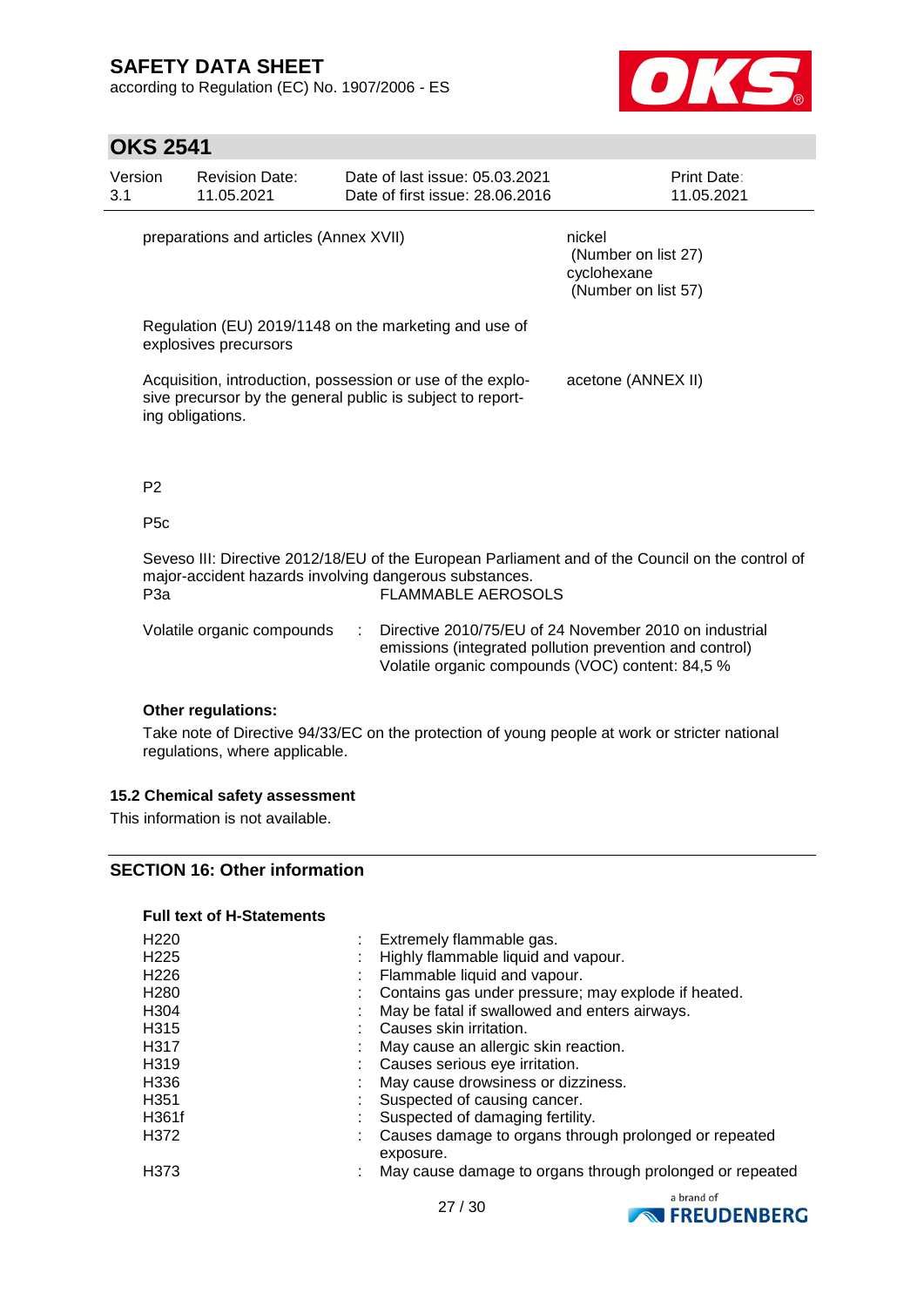according to Regulation (EC) No. 1907/2006 - ES



## **OKS 2541**

| Version<br>3.1 | <b>Revision Date:</b><br>11.05.2021 | Date of last issue: 05.03.2021<br>Date of first issue: 28.06.2016 | <b>Print Date:</b><br>11.05.2021 |
|----------------|-------------------------------------|-------------------------------------------------------------------|----------------------------------|
|                |                                     | exposure.                                                         |                                  |
| H400           |                                     | : Very toxic to aquatic life.                                     |                                  |
| H410           |                                     | : Very toxic to aquatic life with long lasting effects.           |                                  |
| H411           |                                     | : Toxic to aquatic life with long lasting effects.                |                                  |
| H412           |                                     | : Harmful to aquatic life with long lasting effects.              |                                  |
|                | Euli tayt of other ehhraviotione    |                                                                   |                                  |

**Full text of other abbreviations**

| $***$<br>$***$     | Route of exposure cannot be excluded: For certain hazard<br>classes, e.g. STOT, the route of exposure should be indicated<br>in the hazard statement only if it is conclusively proven that no<br>other route of exposure can cause the hazard in accordance<br>to the criteria in Annex I. Under Directive 67/548/EEC the<br>route of exposure was indicated for classifications with R48<br>when there was data justifying the classification for this route<br>of exposure. The classification under 67/548/EEC indicating<br>the route of exposure has been translated into the corre-<br>sponding class and category according to this Regulation, but<br>with a general hazard statement not specifying the route of<br>exposure as the necessary information is not available.<br>Hazard statements for reproductive toxicity: Hazard state-<br>ments H360 and H361 indicate a general concern for effects<br>on fertility and/or development: 'May damage/Suspected of<br>damaging fertility or the unborn child'. According to the crite-<br>ria, the general hazard statement can be replaced by the haz-<br>ard statement indicating the specific effect of concern in ac-<br>cordance with Section 1.1.2.1.2. When the other differentiation<br>is not mentioned, this is due to evidence proving no such ef-<br>fect, inconclusive data or no data and the obligations in Article<br>4(3) shall apply for that differentiation. In order not to lose<br>information from the harmonised classifications for fertility and<br>developmental effects under Directive 67/548/EEC, the classi-<br>fications have been translated only for those effects classified<br>under that Directive |
|--------------------|-----------------------------------------------------------------------------------------------------------------------------------------------------------------------------------------------------------------------------------------------------------------------------------------------------------------------------------------------------------------------------------------------------------------------------------------------------------------------------------------------------------------------------------------------------------------------------------------------------------------------------------------------------------------------------------------------------------------------------------------------------------------------------------------------------------------------------------------------------------------------------------------------------------------------------------------------------------------------------------------------------------------------------------------------------------------------------------------------------------------------------------------------------------------------------------------------------------------------------------------------------------------------------------------------------------------------------------------------------------------------------------------------------------------------------------------------------------------------------------------------------------------------------------------------------------------------------------------------------------------------------------------------------------------------------------------------------|
| Note 7             | Alloys containing nickel are classified for skin sensitisation<br>when the release rate of 0,5 ug Ni/cm2/week, as measured by<br>the European Standard reference test method EN 1811, is<br>exceeded.                                                                                                                                                                                                                                                                                                                                                                                                                                                                                                                                                                                                                                                                                                                                                                                                                                                                                                                                                                                                                                                                                                                                                                                                                                                                                                                                                                                                                                                                                               |
| Note S             | This substance may not require a label according to Article 17<br>(see Section 1.3 of Annex I) (Table 3).                                                                                                                                                                                                                                                                                                                                                                                                                                                                                                                                                                                                                                                                                                                                                                                                                                                                                                                                                                                                                                                                                                                                                                                                                                                                                                                                                                                                                                                                                                                                                                                           |
| Note U (table 3.1) | When put on the market gases have to be classified as "Gas-<br>es under pressure", in one of the groups compressed gas,<br>liquefied gas, refrigerated liquefied gas or dissolved gas. The<br>group depends on the physical state in which the gas is pack-<br>aged and therefore has to be assigned case by case. The                                                                                                                                                                                                                                                                                                                                                                                                                                                                                                                                                                                                                                                                                                                                                                                                                                                                                                                                                                                                                                                                                                                                                                                                                                                                                                                                                                              |

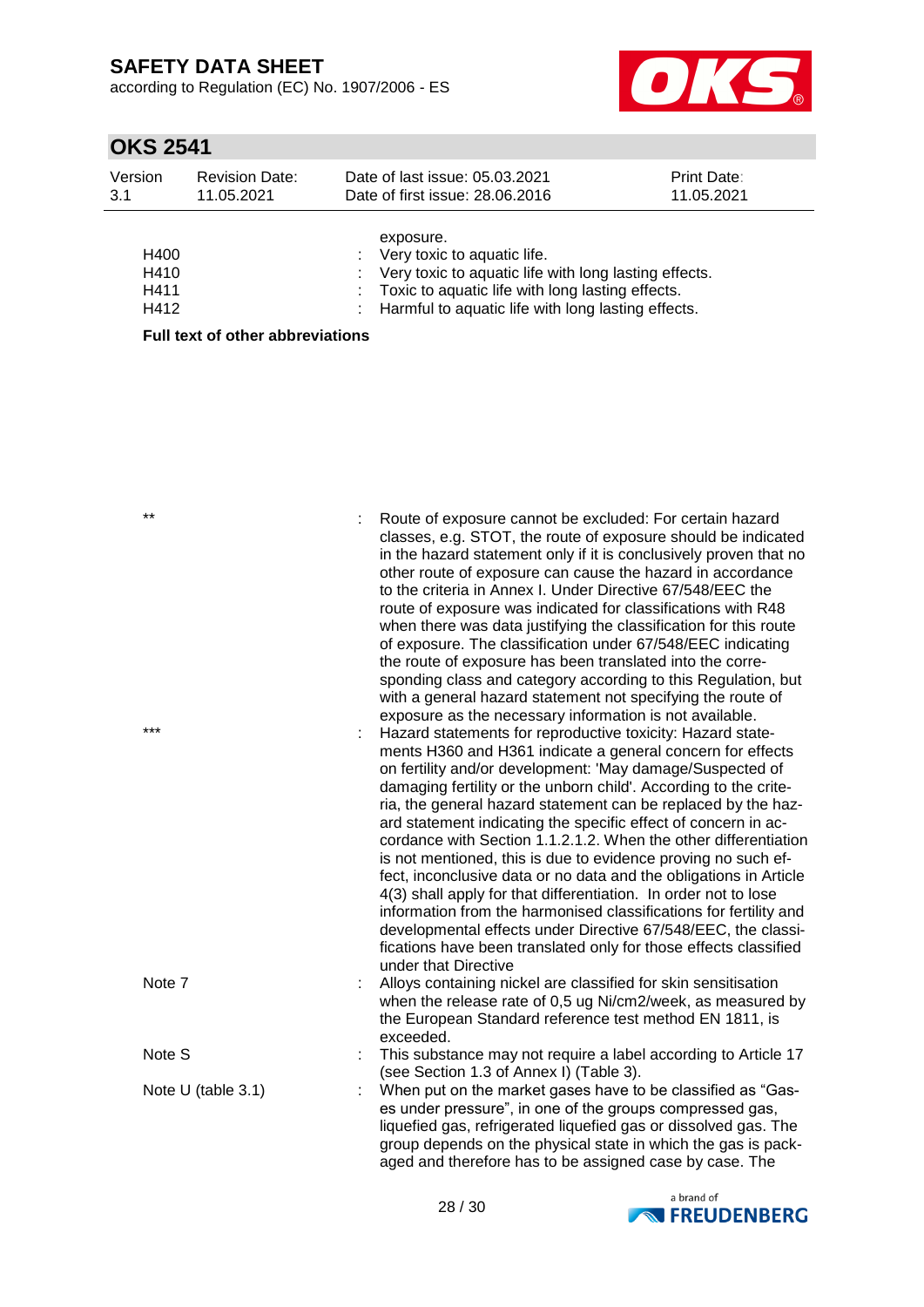according to Regulation (EC) No. 1907/2006 - ES



### **OKS 2541**

| Version<br>3.1  | <b>Revision Date:</b><br>11.05.2021 | Date of last issue: 05.03.2021<br>Date of first issue: 28,06,2016 | Print Date:<br>11.05.2021 |
|-----------------|-------------------------------------|-------------------------------------------------------------------|---------------------------|
|                 |                                     | following codes are assigned: Press. Gas (Comp.) Press. Gas       |                           |
|                 |                                     | (Liq.) Press. Gas (Ref. Liq.) Press. Gas (Diss.) Aerosols shall   |                           |
|                 |                                     | not be classified as gases under pressure (See Annex I, Part      |                           |
|                 |                                     | 2, Section 2.3.2.1, Note 2).                                      |                           |
| 2000/39/EC      |                                     | Europe. Commission Directive 2000/39/EC establishing a first      |                           |
|                 |                                     | list of indicative occupational exposure limit values             |                           |
|                 | 2006/15/EC                          | Europe. Indicative occupational exposure limit values             |                           |
| 2017/164/EU     |                                     | Europe. Commission Directive 2017/164/EU establishing a           |                           |
|                 |                                     | fourth list of indicative occupational exposure limit values      |                           |
| <b>ES VLA</b>   |                                     | Spain. Environmental Limits for exposure to Chemical agents       |                           |
|                 |                                     | - Table 1: Occupational Exposure Values                           |                           |
| ES VLB          |                                     | Occupational Exposure Limits for Chemical Agents in Spain -       |                           |
|                 |                                     | <b>Biological Exposure Values</b>                                 |                           |
|                 | 2000/39/EC / TWA                    | Limit Value - eight hours                                         |                           |
|                 | 2006/15/EC / TWA                    | Limit Value - eight hours                                         |                           |
|                 | 2017/164/EU / STEL                  | Short term exposure limit                                         |                           |
|                 | 2017/164/EU / TWA                   | Limit Value - eight hours                                         |                           |
|                 | ES VLA / VLA-ED                     | Environmental Daily Limit Value                                   |                           |
| ES VLA / VLA-EC |                                     | <b>Environmental Short Term Value</b>                             |                           |

ADN - European Agreement concerning the International Carriage of Dangerous Goods by Inland Waterways; ADR - European Agreement concerning the International Carriage of Dangerous Goods by Road; AIIC - Australian Inventory of Industrial Chemicals; ASTM - American Society for the Testing of Materials; bw - Body weight; CLP - Classification Labelling Packaging Regulation; Regulation (EC) No 1272/2008; CMR - Carcinogen, Mutagen or Reproductive Toxicant; DIN - Standard of the German Institute for Standardisation; DSL - Domestic Substances List (Canada); ECHA - European Chemicals Agency; EC-Number - European Community number; ECx - Concentration associated with x% response; ELx - Loading rate associated with x% response; EmS - Emergency Schedule; ENCS - Existing and New Chemical Substances (Japan); ErCx - Concentration associated with x% growth rate response; GHS - Globally Harmonized System; GLP - Good Laboratory Practice; IARC - International Agency for Research on Cancer; IATA - International Air Transport Association; IBC - International Code for the Construction and Equipment of Ships carrying Dangerous Chemicals in Bulk; IC50 - Half maximal inhibitory concentration; ICAO - International Civil Aviation Organization; IECSC - Inventory of Existing Chemical Substances in China; IMDG - International Maritime Dangerous Goods; IMO - International Maritime Organization; ISHL - Industrial Safety and Health Law (Japan); ISO - International Organisation for Standardization; KECI - Korea Existing Chemicals Inventory; LC50 - Lethal Concentration to 50 % of a test population; LD50 - Lethal Dose to 50% of a test population (Median Lethal Dose); MARPOL - International Convention for the Prevention of Pollution from Ships; n.o.s. - Not Otherwise Specified; NO(A)EC - No Observed (Adverse) Effect Concentration; NO(A)EL - No Observed (Adverse) Effect Level; NOELR - No Observable Effect Loading Rate; NZIoC - New Zealand Inventory of Chemicals; OECD - Organization for Economic Co-operation and Development; OPPTS - Office of Chemical Safety and Pollution Prevention; PBT - Persistent, Bioaccumulative and Toxic substance; PICCS - Philippines Inventory of Chemicals and Chemical Substances; (Q)SAR - (Quantitative) Structure Activity Relationship; REACH - Regulation (EC) No 1907/2006 of the European Parliament and of the Council concerning the Registration, Evaluation, Authorisation and Restriction of Chemicals; RID - Regulations concerning the International Carriage of Dangerous Goods by Rail; SADT - Self-Accelerating Decomposition Temperature; SDS - Safety Data Sheet; SVHC - Substance of Very High Concern; TCSI - Taiwan Chemical Substance Inventory; TRGS - Technical Rule for Hazardous Substances; TSCA - Toxic Substances Control Act (United States); UN - United Nations; vPvB - Very Persistent and Very Bioaccumulative

#### **Further information**